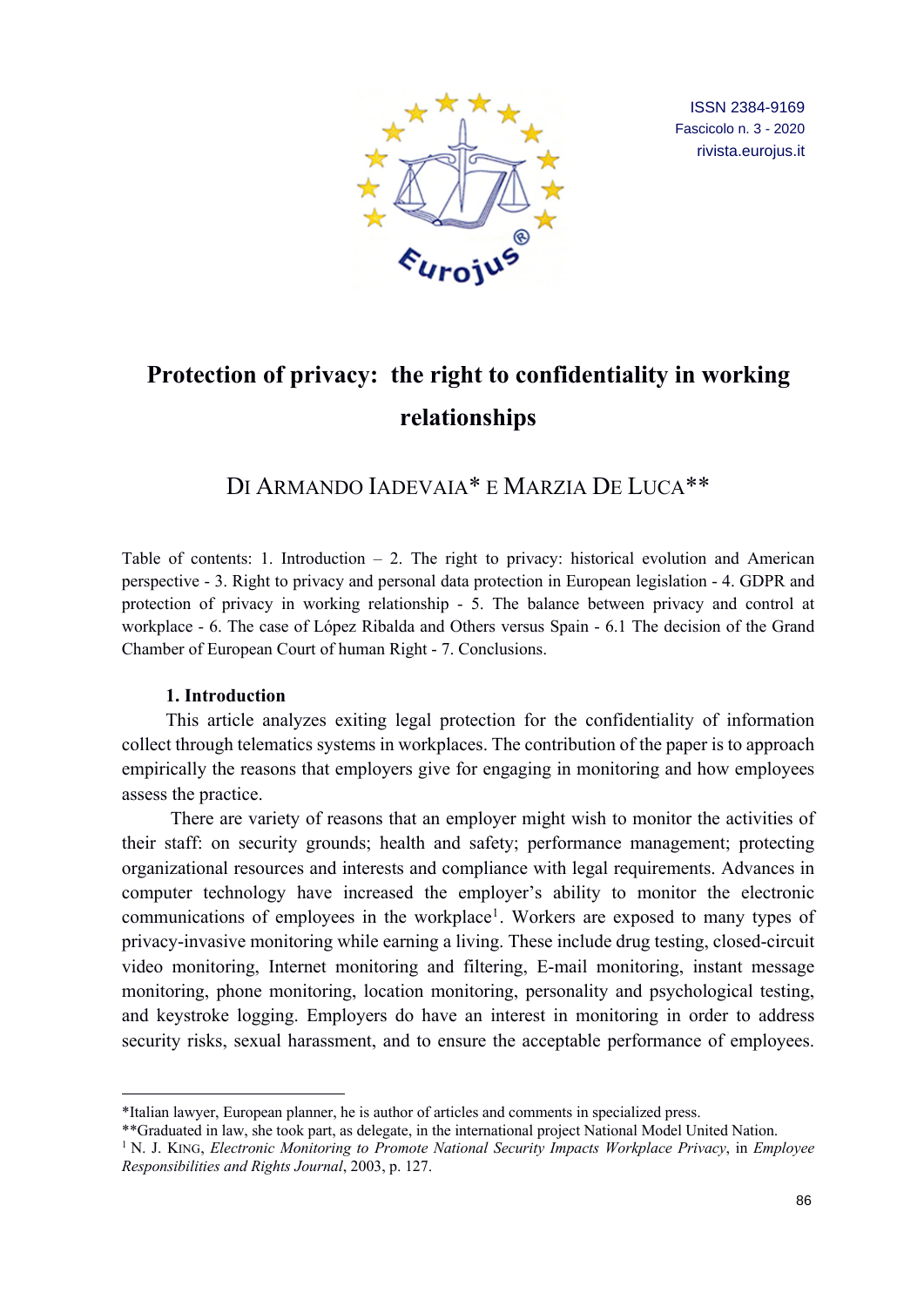However, these activities may diminish employee morale and dignity, and increase worker stress.

Technology has greatly increased employers' ability to monitor employees both at work and outside of work. At the same time, technologies like smart phones and social networking sites have blurred the lines between business and personal, public and private<sup>2</sup>.

The right to the protection of personal data is not an absolute right; it must be considered in relation to its function in society and be balanced against other fundamental rights, in accordance with the principle of proportionality. The role of the law is to strike an appropriate balance between the legitimate interests of employers to protect business assets, against the need to protect the privacy of workers. Employers should be transparent about the nature and content of monitoring, and should have social media, Internet and email policies in place<sup>3</sup>.

To understand the real extent and the scope of the right to privacy, in our context, is necessary an historical digression.

## **2. The right to privacy: historical evolution and American perspective**

 Privacy has historical roots in philosophical discussions, the most well-known being Aristotele's distinction between two spheres of life: the "public sphere" of the *polis*, associated with political life, and the "private sphere" of the *oikos*, associated with domestic life. However, it will take until the end of XIX century to witness an initial recognition of the concept of privacy as a human right in the United States. Nowadays, this right is counted among the rights of the personality. Personality rights are generally considered to consist of two types of rights:

- the "*Right of Publicity"*, or to keep one's image and likeness from being commercially exploited without permission or contractual compensation, wich is similar (but not identical) to the use of trademark;
- the "*Right to Privacy*", or the right to be left alone and not have one's personality represented publicly with no permission.

In order to provide a full explanation of the right to privacy's modern concept, it is fundamental to make an excursus, starting from the fundamental rights.

The philosopher and jurist Norberto Bobbio stated that fundamental rights are an historical product, gradually generated by the fight for new freedoms against old powers<sup>4</sup>.

According to his theory, human rights dimension is necessarily marked by political, social, economical and technological factors. However, as new rights arise from the society, they do not replace the old ones, but rather it is possible observe an accumulation<sup>5</sup>. This

<sup>2</sup> Employee Rights Law, Legal resource, https://www.hg.org/employee-rights-law.html

<sup>&</sup>lt;sup>3</sup> G. PHILLIPS, K. SCOTT, *Employment Law*, College of Law Publishing, Legal Practice Guides, London, 2016. See also G. LOCKWOOD, *Workplace Monitoring and Surveillance: The British Context*, Athens Journal of Law, pp. 205-228.

<sup>4</sup> N. BOBBIO, *L'Età dei diritti*, Torino, 1992, XII-XIII.

<sup>5</sup> E.BRUGIOTTI, *La privacy attraverso le "generazioni dei diritti". Dalla tutela della riservatezza alla protezione dei dati personali fino alla tutela del corpo elettronico*, in *Dirittifondamentali.it*, 2, 2013, 1; R. KREIDE, *Politica globale e diritti umani, Potenza e impotenza di uno strumento politico*, Torino, 2010, 38; N. BOBBIO, *op. cit*., XVI.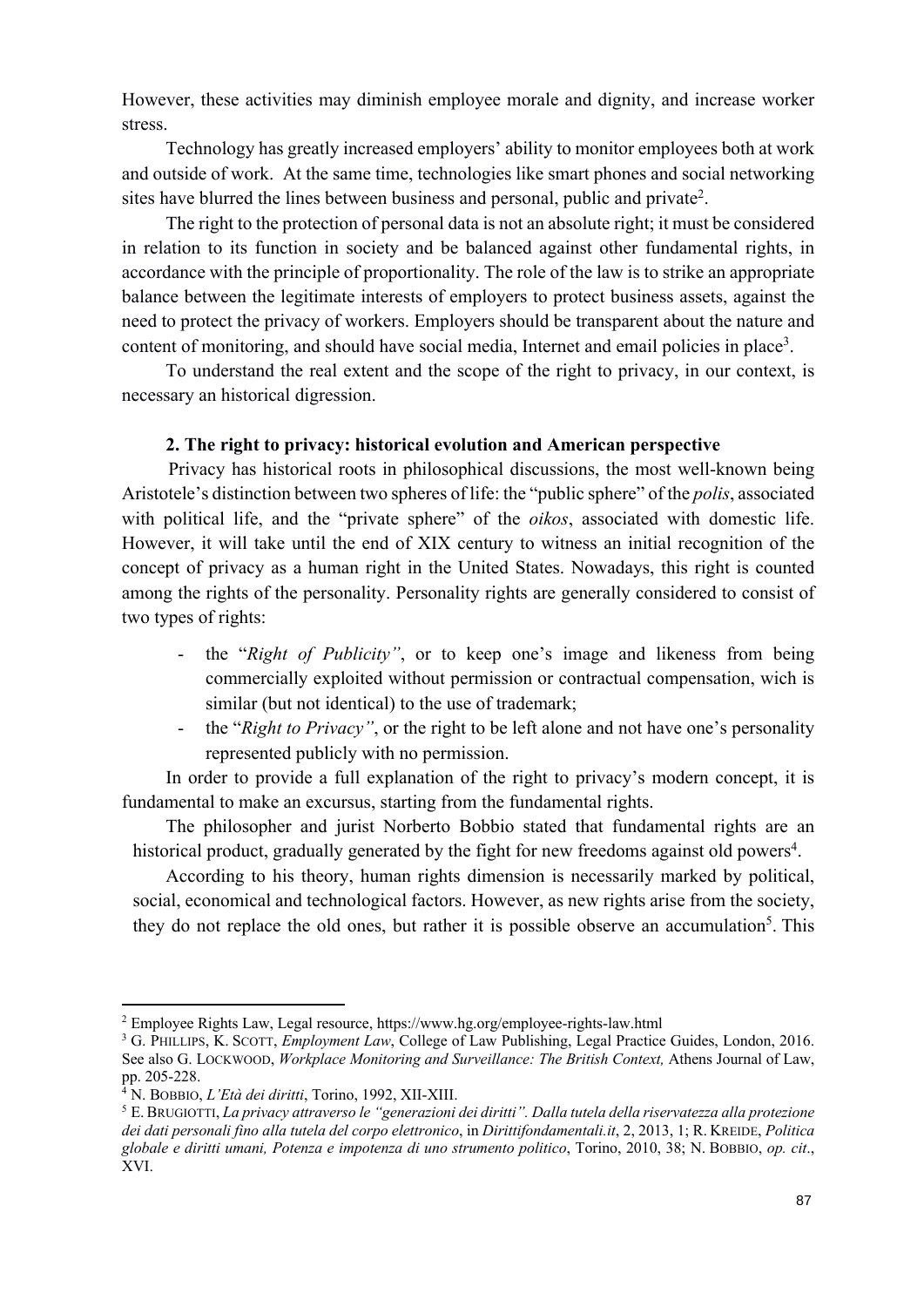dynamic allowed scholars to recognize different generations of fundamental rights<sup>6</sup>. The first generation consisted in civil and political rights, which emerged during the liberal revolution imposing significant restrictions on the State, consequently been called "*negative*" freedoms<sup>7</sup>.

Subsequently, in XIX and XX centuries, a second generation arose from the working class struggled for social justice. Scholars refer to this new set of freedoms as "*positive*" and they refer to basic rights as healthcare, education, and the right to vote<sup>8</sup>.

Finally, the social and scientific revolution led Constitutionalism to recognize two more generations of rights<sup>9</sup>, related to bioethics and digital technologies. Afterwards, legal systems reacted by adopting new Charters (as the European Charter of Fundamental Rights also called Treaty of Nice) affirming both new rights and an extensive re-interpretation of previous ones. The technological revolution has certainly accelerated the transition to a global (digital) society; but when did start what we can define "the race" to privacy? Scholars commonly agree that privacy made its first appearance between the XVIII and XIX centuries, a period known as the private law golden  $age^{10}$ . Due to the rapid urbanization, the diffusion of portable cameras and the changing newspapers-reading habits (yellow journalism), the western society was definitely more sensitive to the need of preserving its intimacy<sup>11</sup>. Soon arose the necessity to ask for the recognition of a new, yet undefined, right to protect one's private life. Despite having faced the same social issues, the Common lawyers related the new-born right to privacy to the fundamental right of Liberty and the Civil lawyers to the fundamental right of Dignity<sup>12</sup>. This divide continues nowadays as both sides of the Atlantic seems far from finding a common ground. However, not only the public

<sup>6</sup> A. SPADARO, *Dai diritti individuali ai doveri collettivi. La giustizia distributiva nell'età della globalizzazione*, Soveria Mannelli, p. 28 ff.; R. BIN G. PITRUZZELLA, *Diritto costituzionale*, Torino, 2015; A. BARBERA, C. FUSARO, *Corso di diritto costituzionale*, Bologna, 2016; C. TOMUSCHAFT, *Human Rights: Between idealism and Realism*, Oxford, 2008, p. 25 ff.; L. MEZZETTI, *Manuale breve. Diritto costituzionale*, Milano, 2013, p. 501 ff.

<sup>7</sup> R. R. PALMER, *The Age of Democratic Revolutions*, Princeton, 1959; G. GUSFORD, *Les révolutions de France et Amérique*, Paris, 1988; G. BOGNETTI, *Lo spirito del costituzionalismo americano*, Torino 1998; B. BAYLIN, *The Ideological Origins of the American Revolution*, Cambridge (U.S.), 1967.

<sup>8</sup> E. DENNINGER, *Stato di prevenzione e diritti dell'uomo*, in *Nomos*, 1996, p. 47 ff. G. MORBIDELLI, *La Costituzione*, in G. MORBIDELLI,L. PEGORARO, A.REPOSO, M. VOLPI (eds.), *Diritto pubblico comparato*, Torino, 2007, p. 42 ff.

<sup>9</sup> K. VASAK, *Pour une troisième génération des droits de l'homme*, in C. SWINARSKI (ed.), *Etudes et essais sur le droit international humanitaire et sur les principes de la Croix-Rouge en l'honneur de Jean Pictet*, The Hague, 1984; S.M. HELMONS, *La quatrième génération des droits de l'homme*, in M. VERDUSSEN (ed.), *Les droits de l'homme au seuil du troisième millénaire: mélanges en hommage à Pierre Lambert*, Brussels, 2000; A. ALESSANDRI, *Commento al draft di Protocollo sulla ricerca biomedica*, in *I diritti dell'uomo - cronache e battaglie*, 2003; *contra* P. DE STEFANI *I diritti umani di terza generazione*, in *Aggiornamenti sociali*, 2009. The Author Consider the fourth generation of rights a simple development of the previous ones.

<sup>10</sup> M. PERROT, *Modi di* abitare, in P. ARIES, G. DUBY (eds.), *La vita privata*, Roma-Bari, 2001, p. 10; L.M AUSTIN, D. KLIMCHUCK (eds.), *Private Law and the Rule of Law*, Oxford, 2014; W. LUCY, *The Rule of Law as the Rule of Private Law,* in *Private Law and the Rule of Law,* Oxford, 2014, 46 ff.; K.S. ZIEGLER, *Human Rights and Private Law: Privacy as Autonomy*, London, 2007.

 $11$  In particular, the mass-urbanization enabled the still local media to reach more users, hence compromising someone's reputation became increasingly easier. L. MIGLIETTI, *Profili storico-comparativi del diritto alla privacy*, in *DirittiComparati.it*, 4 December 2014; N. BOBBIO, *Liberalismo e democrazia*, Milano, 2011, 3 ff.; P. MALVESTITI, *Lo Stato e l'economia*, Roma, 1955, p. 21 ff.

<sup>12</sup> This situation is summarized by JAMES WHITMAN, *The Two Western Cultures of Privacy: Dignity v. Liberty*, in *Yale Law Journal*, 2004, p. 1151-1221; see also J.L. HALPERIN, *L'essor de la "*privacy*" et l'usage des concepts juridiques*, in *Droit et Société*, 2005, p. 765 ff.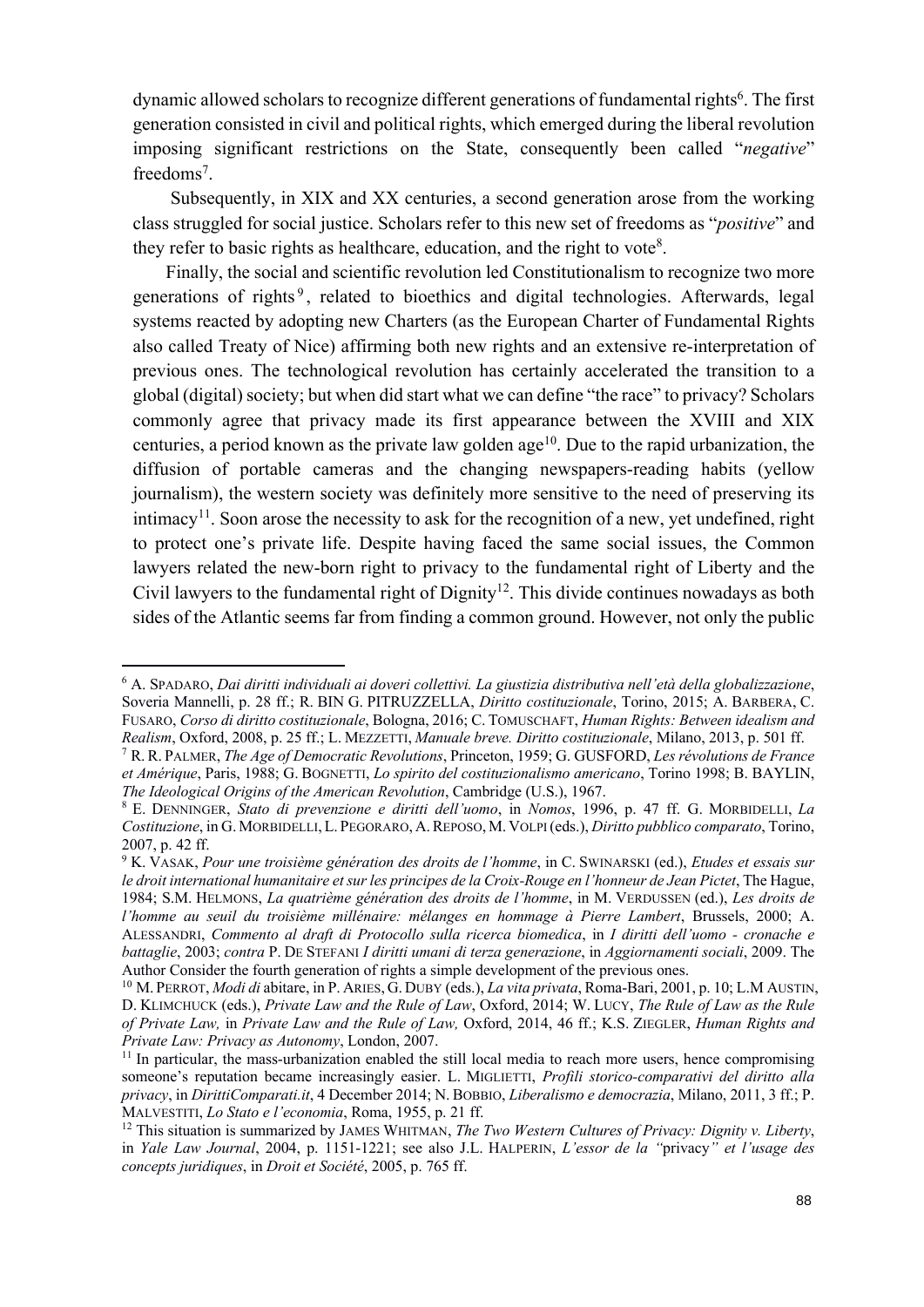opinion, but scholars believe that privacy, regardless of its name ( privacy, vie privée, riservatezza, intimidad) still shares the same purpose. Many academics assumed this being the consequence of American privacy legal transplant all around the world<sup>13</sup>. A large number of scholars consider the famous 1890 article "*Right to Privacy*" , written by the Bostonian lawyers Samuel Warren and Louis Brandeis<sup>14</sup> on the *Harvard Law Review*, the milestone of modern privacy and it represents the first legal paper recognizing privacy protection as a separate right.

Neverthless, their work was the brilliant synthesis and development of both the English and French experiences, unfortunately often neglected. However, at the time of its publishing the "*Right to Privacy*" found a society still unprepared to dismiss completely any association with other rights as honour, reputation and, first of all, property<sup>15</sup>.

As soon as new business practices started threatening the person in unexpected ways, the society strongly felt the necessity to secure what Judge Cooley defined as the right " *to be let alone*<sup>"16</sup>. Indeed, the Bostonian lawyers's aim was to explore right to privacy's roots and to focus on the existing common law torts inadequacy, rather than providing a comprehensive conception of it<sup>17</sup>. As a consequence, even though the "*right to be let alone*" was mentioned in several decisions, it was considered a vague concept.

As a matter of fact, privacy has a cross-cutting nature, considered as set of different ideas, rather than a unitary right<sup>18</sup>. Ruth Gavison, in an attempt to address the right of privacy to " limited access", defined "three irreducible elements: secrecy, anonimity, and solitude"<sup>19</sup>. Though, this definition could be too limited. Another theory argues that privacy consists of two elements: the interest in being left alone, on one hand, and the interest in concealing

<sup>13</sup> J.J. HALPERIN, *L'essor de la "*privacy*" et l'usage des concepts juridiques*, cit., p. 765-782. For an analysis in depth of the legal transplant process see A. WATSON, *Legal Transplants: An Approach to Comparative Law*, Athens (U.S.), 1974.

<sup>14</sup> S. D. WARREN, L.D. BRANDEIS, *The Right to Privacy*, in *Harvard Law Review*, 1890, p. 193 ff. 15 A. WESTIN, *Privacy and Freedom*, New York, 1967, 337; A. BALDASSARRE, *op. cit.*, p. 1.

<sup>&</sup>lt;sup>16</sup> T. M. COOLEY, *A Treatise on the Law of Torts, or the Wrongs which arise Independent of Contract*, Chicago, 1888, p. 29. Around the same time that Warren and Brandeis published their article, the Supreme Court referred to the right to be let alone in holding that a court could not require a plaintiff in a civil case to submit to a surgical examination: «As well said by Judge Cooley: 'The right to one's person may be said to be a right of complete immunity; to be let alone», in *Union Pac. Ry. Co. v. Botsford*, 141 U.S. 250 (1891). However, it must be noted that Cooley's right to be let alone was, in fact, a way of explaining that attempted physical touching was a tort injury; he was not defining a right to privacy see R.E. SMITH, *Ben Franklin's Web Site: Privacy and Curiosity from Plymouth Rock to the Internet*, Providence, 2004, 128.

<sup>17</sup> E.J.BLOUSTEIN, *Privacy as an Aspect of Human Dignity: An Answer to Dean Prosser*, in *New York University Law Review*, 1964, p. 970 ff.

<sup>&</sup>lt;sup>18</sup> Judith Thomson, claims that the right to privacy is not a distinct right, but it is «overlapped by other rights» J.J. THOMSON, *The Right to Privacy*, in F. SHOEMAN (ed.) *Philosophical Dimension of Privacy: an Anthology*, Cambridge, 1984, p. 284, whilst Jerry Kang defines privacy as the union of three overlapping clusters

of ideas: physical space «the extent to which an individual's territorial solitude is shielded from invasión by unwanted objects or signals»; choice «an individual's ability to make certain significant decisions without interference»; flow of personal information «an individual's control over the processing-i.e., the acquisition, disclosure, and use-of personal information»; J. KANG, *Information Privacy in Cyberspace Transactions*, in *Stanford Law Review*, 1998, pp. 1202-03.

<sup>&</sup>lt;sup>19</sup> «Our interest in privacy is related to our concern over our accessibility to others: the extent to which we are known to others, the extent to which others have physical access to us, and the extent to which we are the subject of others' attention. privacy as limited access to the self is valuable in furthering liberty, autonomy, and freedom»: see R. GAVISON, *Privacy and the Limits of Law*, in *Yale Law Journal*, 1980, p. 423.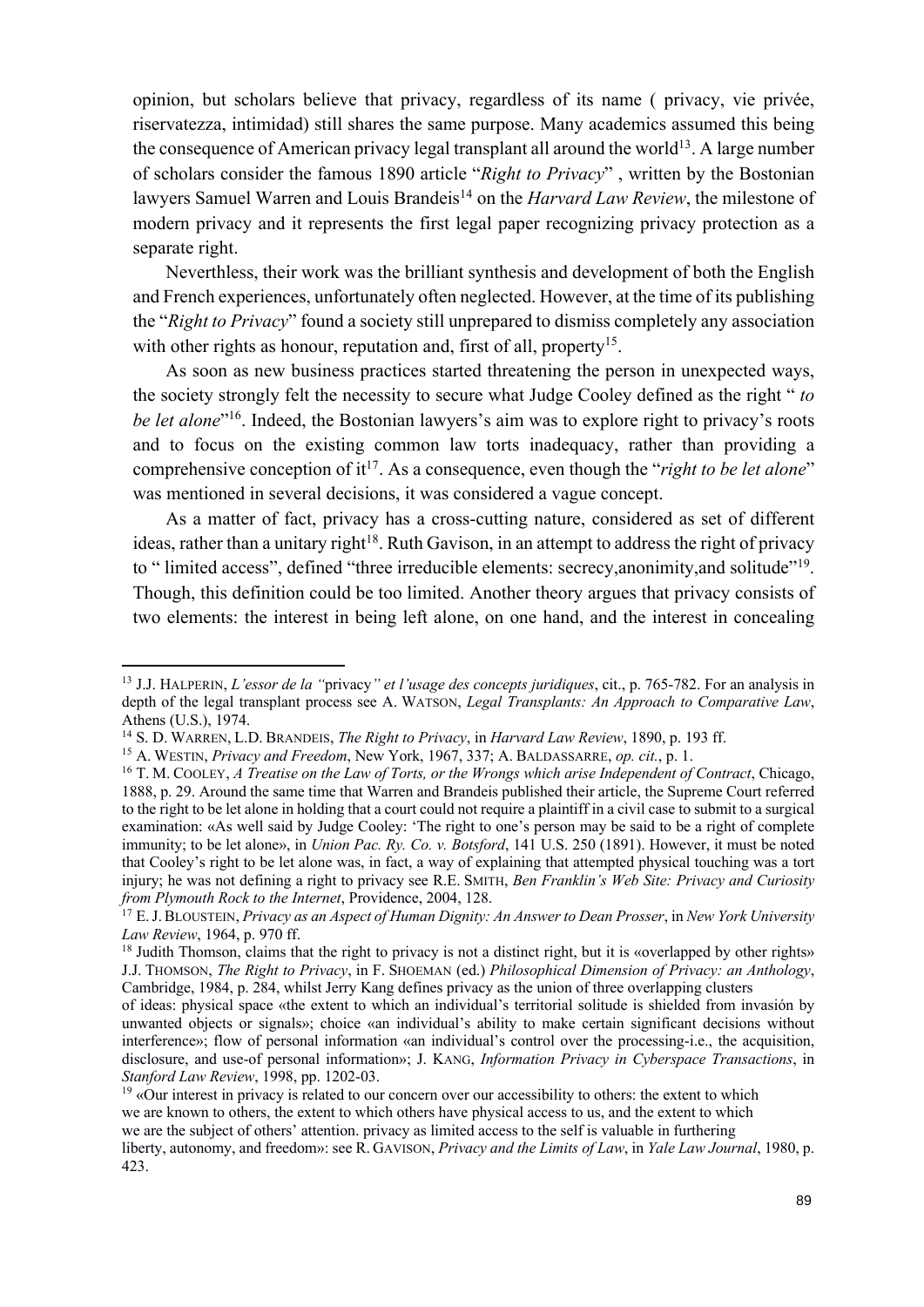information, rather than limiting its access, on the other hand<sup>20</sup>. The idea of concealment has clearly inspired American Information privacy, a fundamental right set in law-case by the Supreme Court of the United States and carved directly from the fourth Amendment<sup>21</sup>.

Alan Westin stated "Privacy is the claim of indviduals, groups, or institutions to determine for themselves when, how, and to what extent information about them is communicated to others"<sup>22</sup>.

Richard Murphy tried to elaborate a neutral approach to privacy, considering protection worthy with respect to "any data about an individual that is identifiable to that individual" $^{23}$ , which is very similar to the "personal data" definition made by Directive 95/46/EC regulating European data flows.

In *Roe v. Wade* the Supreme Court defined privacy as an "interest in independence in making certain kinds of important decisions"<sup>24</sup>. Yet, it was 1948 when the Universal Declaration of Human Rights ( UDHR) mentioned privacy and private life at *Article 1225*. Subsequently, the UDHR inspired both *Article17* of International Covenant on Civil and Political Rights and *Article 8* of the 1950 European Court of Human Rights (ECHR) .

Only later, during the second half of XX century, right to privacy rooted in European Courts and the concept of privacy adopted was mirroring the American "*right to be let alone*". However, its constitutional foundation will be set not, as the US Fourth Amendment, in the value of freedom from the State, but in human dignity and self-determination<sup>26</sup>.

## **3. Right to privacy and personal data protection in European legislation**

Nowadays recognized as fundamental human right, it was only in the second half of XX century that the right to privacy began to take hold in the EU legislation. The first references to the right to privacy can be found in the 1950 *European Convention on Human Rights27*, which stated that there can be no interferences by a public authority in the exercise of the right to one's own individual freedom, with the exception of legal interference such as necessary measures for national security, for public safety, for the defence of order and for the prevention

<sup>20</sup> R. A. POSNER, *The Economics of Justice*, Harvard University Press, Harvard, 1981, 272-273.

<sup>21</sup> *Whalen v. Roe,* 429 U.S. 599-600 (1977), see also *Griswold v. Connecticut,* 381 U.S. 479 (1965) and *Roe v. Wade,* 410 U.S. 113 (1973).

<sup>22</sup> A.WESTIN, *Privacy and Freedom*, New York, 1967, p. 7; see R. P.BENZANSON, *The Right to Privacy Revisited: Privacy, News, and Social Change*, in *California Law Review*, 1992, p. 1133, at p. 1135 («I will advance a concept of privacy based on the individual's control of information»); O. M. RUEBHAUSEN, O.G. BRIM, *Privacy and Behavioral Research*, in *Columbia Law Review*, 1965, p. 1184, at p. 1189 («The essence of privacy is no more, and certainly no less, than the freedom of the individual to pick and choose for himself the time and circumstances under which, and most importantly, the extent to which, his attitudes, beliefs, behavior and opinions are to be shared with or withheld from others»); see A. WELLS BRANSCOMB, *Who Owns Information? From Privacy Public Access*, New York, 1994; C. FRIED, *Privacy*, in *Yale Law Journal*, 1968, pp. 483 ff.

<sup>23</sup> R. S. MURPHY, *Property Rights in Personal Information. An Economic Defense of Privacy*, in *Georgia Law Journal*, 1996, p. 2381, at p. 2383.

<sup>24</sup> *Whalen v. Roe*, 429 U.S. 589 (1977) at 599-600.

<sup>&</sup>lt;sup>25</sup> «No one shall be subjected to arbitrary interference with his privacy, family, home or correspondence, nor to attacks upon his honor and reputation. Everyone has the right to the protection of the law against such interference or attacks». The article has been written by a French and American joint committee led by R.CASSIN, J. HUMPHREY,J. L. HALPERIN, *Protection de la vie privée et privacy: deux traditions juridiques différentes?*, cit., pp. 59 ff.

<sup>26</sup> F. PETRUCCO , *The right to privacy and new technologies: between evolution and decay,* in *Media Laws*, 1/2019, p. 162.

 $27$  European Convention on Human Rights, Rome, 4.XI.1950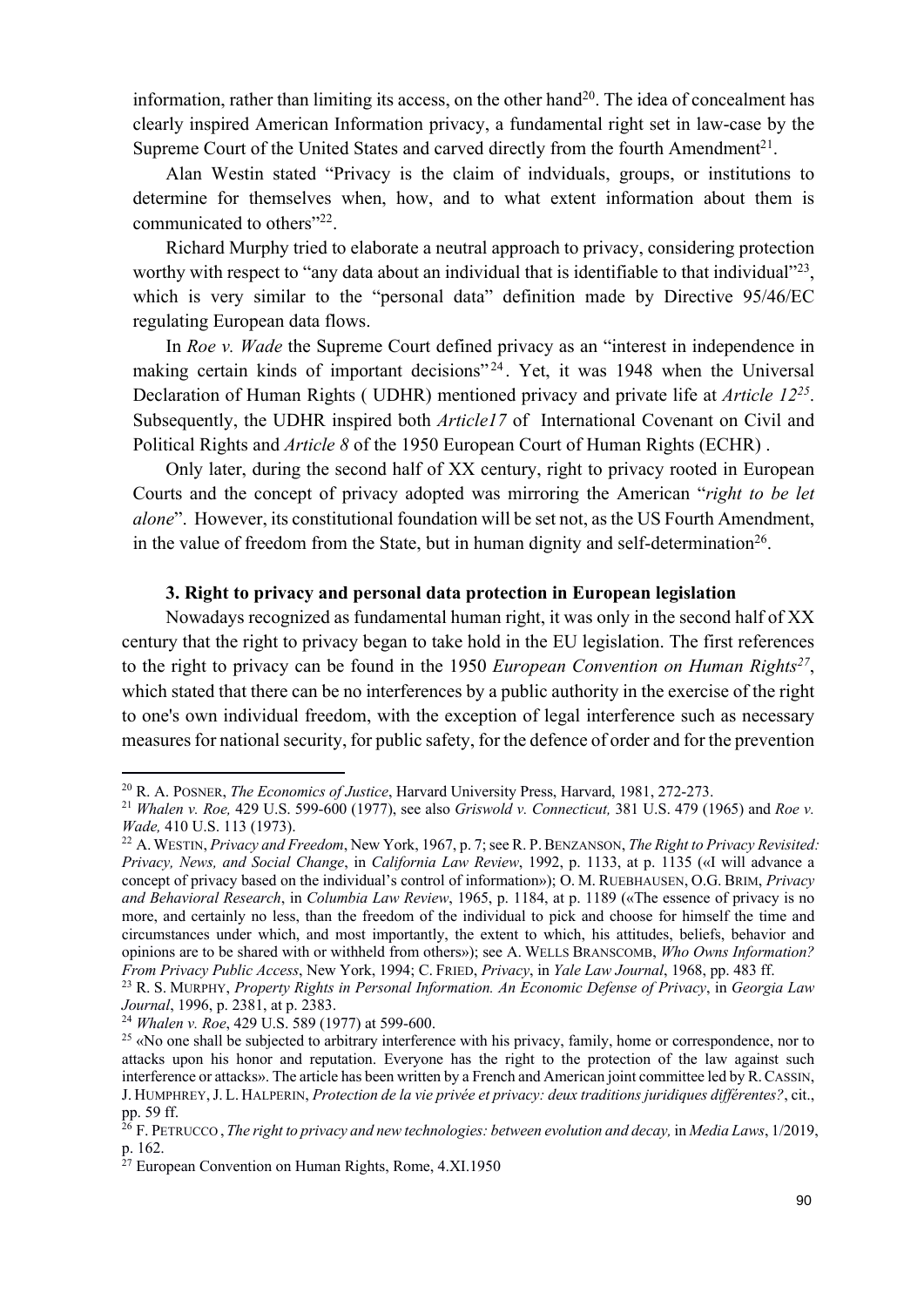of crimes, for the protection of health or morality, or for the protection of rights and freedoms of others.

This primary concept has been brought back and expanded in subsequent other international agreements, such as the *Schengen Agreement*, and in the *Charter of Fundamental Rights of the European Union,* which *Article 8* takes inspiration from the 1948 *Universal Declaration of Human Rights ,* but looking further into the aspect of the protection of personal data. However, in Europe, unlike the United States, there has been a history of totalitarian states, which have acted as 'super-controllers' towards citizens: for this reason, a different sensitivity to privacy has developed in Europe from a historical point of view. The European experience of XX century consisted of a control of information about citizens, operated by the states. Therefore, it is correct to say that, today, to the traditional notion of confidentiality (right to privacy) is added the more modern notion of personal data protection. Emblematic is the case of *Stasi,* the State security Ministry, East Germany's main security and espionage organization, lasted until 1990: the purpose was to monitor the politically incorrect behaviour of all East German citizens. Once the person was identified, the aim was to force the same one to abandon his social, work or academic position; subsequently the victim was integrated as an informant. In 1989, it was estimated that the *Stasi* had 91,000 full-time employees and probably more than 100,000 informants, with the highest percentage of spies per capita of all Warsaw Pact states: one spy for every 59 inhabitants. After the fall of the Berlin Wall in 1989, the Stasi offices were invaded by citizens, not before a large amount of compromising material was destroyed by Secret Service officers. The remaining documents are now available to all people who were spied on. Today many things have changed and, especially in the field of personal data protection, Germany can be considered the cradle of European data protection. Since the 1970s, Germany has had extensive rules on privacy and the processing of personal data. However, it was not until 1990 and BDSG in 2001 that, with the implementation of Directive 95/46/EC<sup>28</sup>, amended in July 2009, the need for consent in the processing of "free data" (name, last name, address and telephone number)<sup>29</sup> was expressly excluded. How was the impact of recognition of the right to privacy in the legislation of other European countries? In light of the fact that private law is always been the backbone of English legal and political life, it is clear that Common lawyers associated privacy with property, by defining it as *ius excludendi alios30*.

Nevertheless, English society started a long process of property *"dematerialization"*, by adopting a copyright regulation meant to protect property from behaviors unrelated to its material retention <sup>31</sup> . Therefore, arose the necessity to regulate property's new *"inner dimension"* (the unborn privacy)<sup>32</sup>, and the English Courts started affording protection to

<sup>&</sup>lt;sup>28</sup> Directive 95/46/EC of the European parliament and of the council of 24 October 1995 on the protection of individuals with regard to the processing of personal data and on the free movement of such data.

<sup>29</sup> E. ROSSI, *Il diritto alla privacy nel quadro giuridico europeo ed internazionale delle recenti vicende sulla sorveglianza di massa, il diritto comunitario e degli scambi internazionali*, 2014.

<sup>&</sup>lt;sup>30</sup> Notably, property framed both the relationships among privates and the political affiliation, at least prior to the appearance of political parties, see A. BALDASSARRE, *Privacy e Costituzione. L'esperienza statunitense*, Roma, 1974, p..48.<br><sup>31</sup> The very first copy regulation has been the 1710 *Statue of Anne*, later replaced by the 1988 Copyright, Design

and Patents Act.

<sup>32</sup> A. BALDASSARRE, *op. cit.*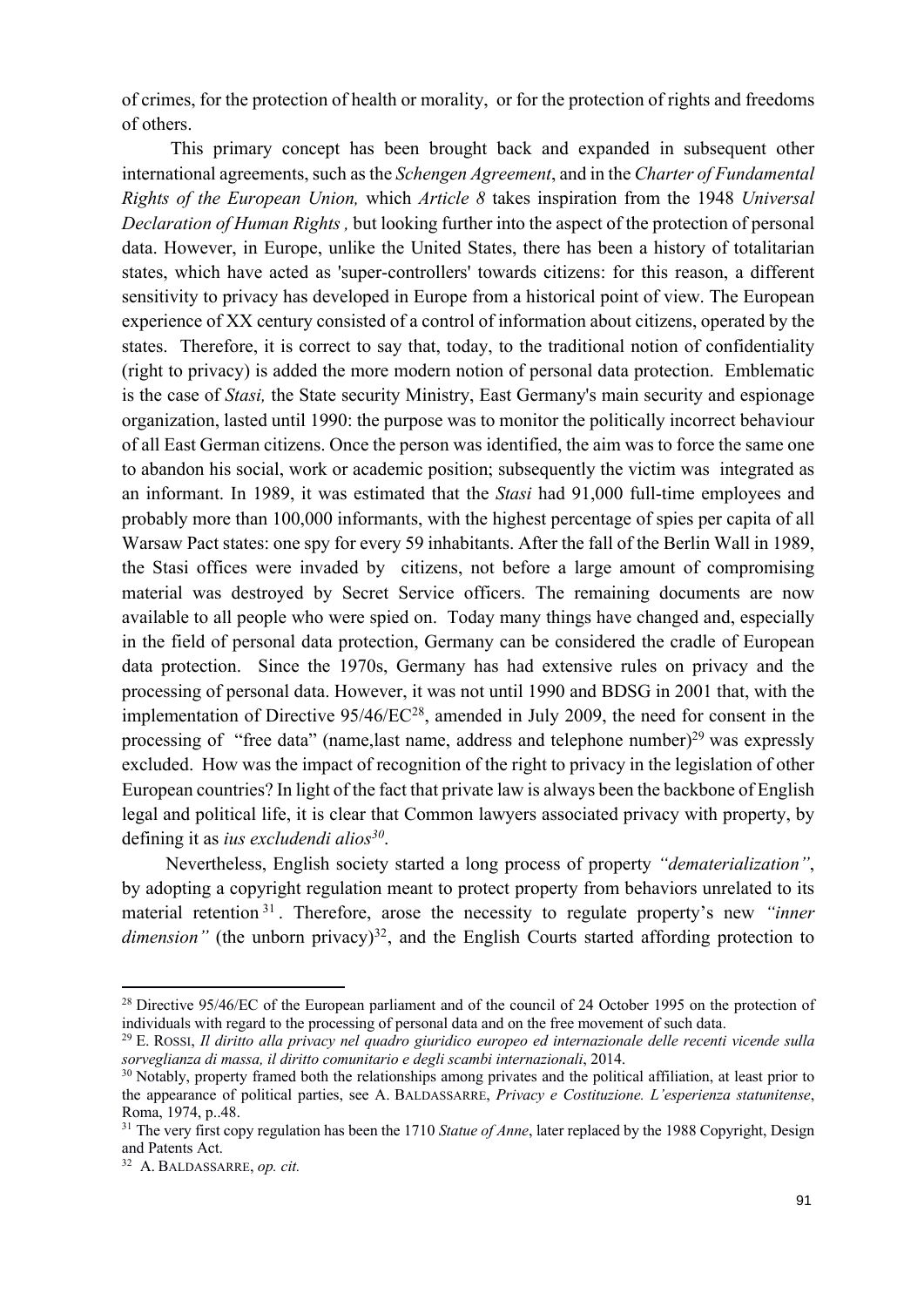thoughts, sentiments and emotions, as long as they were expressed through arts or writings, by preventing their publication. For this reason, clearly, the copyright started being insufficient; the dissociation between the concepts of property and privacy was the necessary precondition for the resulting configuration of an autonomous individual right.

In the long run private law has proved not to protect fundamental rights sufficiently because of its arbitrary nature. The public law intervention became, therefore, necessary and it is partially responsible for the private law shift from property right to personal right $33$ . Nowadays, it is not possible talk about privacy without referring to the processing of personal data; the United Kingdom has had its own data protection legislation since 1984. Since 1st March 2000, the protection of personal data in United Kingdom has been governed by the *Data Protection Act* 1998, implementation of Directive 95/46/EC. It is worth to remember that UK adopted the *opt-out system* mechanism. Thus, the relevant legislation only requires that those people concerned should be informed that personal data may be used for commercial purposes. On the other hand, there is no duty of the controller to inform people of their right to request the deletion of data from the archives.

The French cultural tradition followed a path similar to the English one, by alternating different privacy designs and mixing what Robert Post described as the "three Common law concepts of reputation", namely: *property, honour and dignity*. It is important to notice that while Warren and Brandeis were praising the protection accorded to privacy by French legislation, on the other side of the Ocean Laboulaye was criticizing it and condemning the American freedom of expression<sup>34</sup>. However, the legislator did not define the exact content of the "private life" concept. Only in 1874 the *Court de cassation*, tried to define private life content with a decree (*arrêt)35*. The decree extended the concept of private life outside the domestic walls. This change paved the way to a new *privacy* concept evolution during the sixties and seventies of XX century, in order to protect also celebrities private life, in line with the American example. With the regard to personal data processing, in France, on 6 January 1978, was approved the *Loi informatique et libertés* and an independent authority has been set up to ensure the effectiveness: the *Commission Nationale de l'informatique et des Libertés (CNIL).* However, France was the last country to implement Directive 95/46/EC, on 6 August 2004, amended the previous law of 6 January 1978.

Rich is the Spanish legal tradition that unites the three figures of *Article 18.1, Spanish Constitution* (The right to honour, personal and family intimacy and to one's own image is guaranteed; the domicile is inviolable; no entry or registration may be made in it without the consent of the holder or judicial decision, except in case of flagrant crime) in a *derecho general de la intimidad.* Other authors, on the other hand, believe that *Article 18* expresses a single legal good, *la intimidad*, protected by the different rights listed. In order to determine the extent of a *derecho a la intimidad* it is decisive the bond between *paragraph I and IV Article18,* related to " cyber freedom". In Spain since 14 January 2000, are in force the *Ley Orgánica no 15 de Protecciòn de Datos de Carácter Personal* (LOPD) of 13 December 1999, wich has also been implemented in Spain to the Directive 95/46EC, and Regulation

<sup>33</sup> F. PETRUCCO *The right to privacy and new technologies: between evolution and decay,*, *op. cit*., p. 155.

<sup>34</sup> R. LEFEBVRE (pseudonyme de Laboulaye), *Paris en Amérique*, Paris, 1887, 136.

<sup>35</sup> J. L. HALPERIN, *Protection de la vie privée et privacy: deux traditions juridiques différentes ?,* in *Les nouveaux cahiers du Conseil constitutionnel*, 2015; Id., *Diffamation, vie publique et vie privée en France de 1789 a 1944*.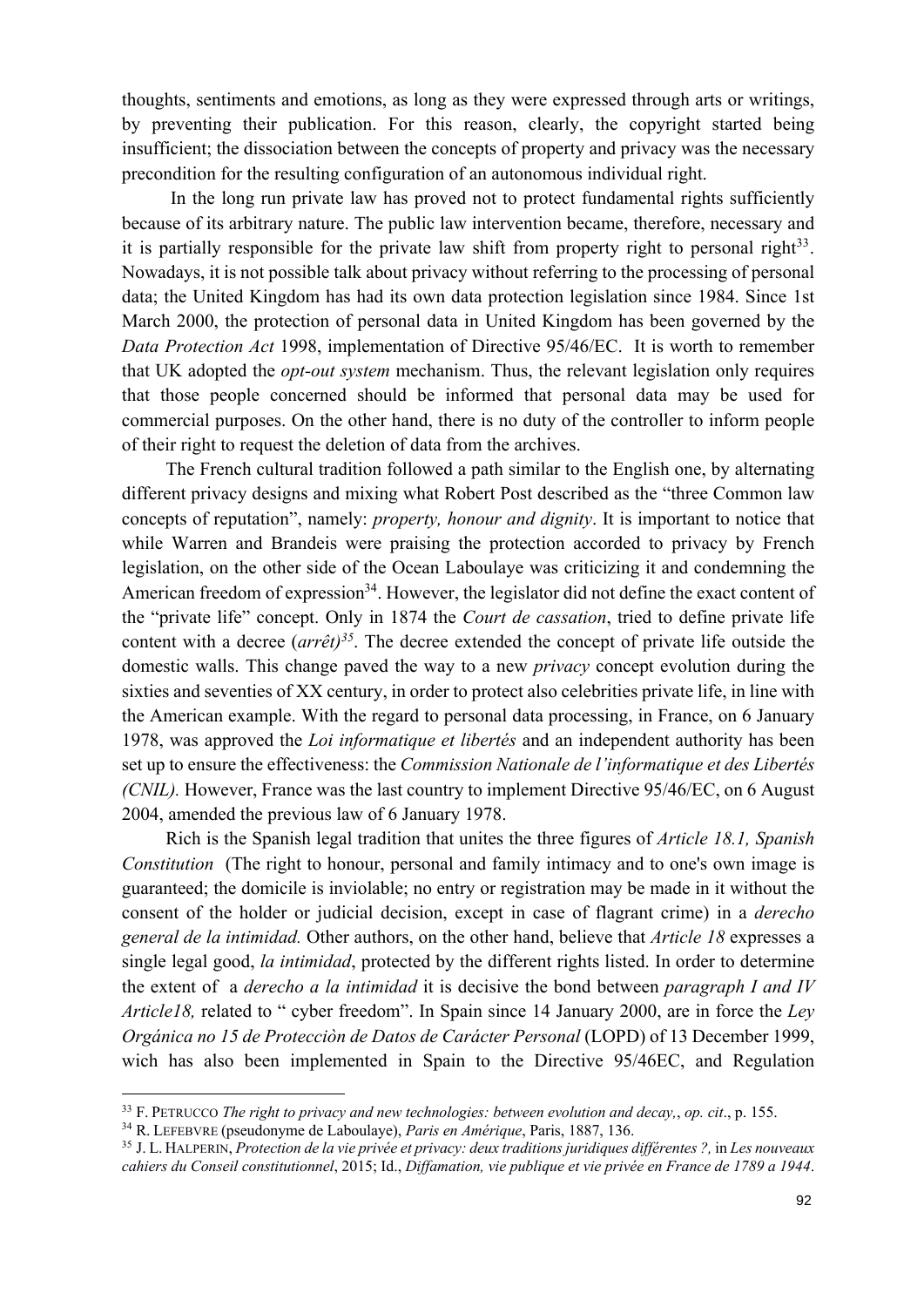n.994/1999 on minimum security measures. The legislature, subsequently, adopted additional measures: *Ley de Servicios de la Sociedad de Información y de Comercio Electronico* (LSSI) and *Ley General de Telecomunicaciones* (LGT), *Real Decreto* (RD) n. 424/200536, regulating traffic data and location data.

With regard to the *Italian Constitution*, there is no specific article that protects the right to privacy, but this can be obtained by interpretation from *Articles 2 and 3* that allow confidentiality to be incorporated into human rights. But also from *Articles 13, 14 and 15*, in wich privacy protection can be perceived in areas concerning personal freedom, domicile, freedom and secrecy of correspondence and all forms of communication. The first source of law was the case law of the *Supreme Court of Cassation*. This, with the judgment n. 4487 of 1956, initially denied the presence of a right to privacy. The reference to *Article 2 Constitution* did not arrive until 1975, with the judgment of *the Court of Cassation n. 2129* of 27 May 1975, by which the Court identified that right in the protection of those, strictly personal, family situations and events. The Court itself stated that even if those situations have occurred outside the home, they do not have a socially appreciable interest for third parties. This statement is fundamental to balance the right to report. The dividing line between the right to privacy and the right to third party information, therefore , seemed to be the popularity of the individual. Anyway, even very popular individuals retain that right, limited to facts that have nothing to do with the reasons for their own popularity. The already mentioned Law 675/199637, later replaced by D.Lgs n. 196/200338, played a key role in the processing and protection of personal data. Since 1st January 2004, *D. Lgs 196/2003* has also focused on important issues such as how confidential data should be processed in the context of publicly accessible electronic communications services and the obligation, by providers, to make the user more aware of how their confidential information will be processed and used. The EU Directives 95/46/EC and 97/66/EC were applied to the data processing on the internet. According to *95/46 EC*, the data processing is legitimate if it is permitted by the individual and he/she must be aware of it.

Applying these coordinates in workplaces, European employers are bound by comprehensive data protection acts that limit and regulate the collection of personal information on workers. These laws specifically call for purpose and collection limitations, accuracy of data, limits on retention of data, security, and protections against the transfer of data to countries with weaker protections. These protections place employees on a more equal footing while allowing employers to monitor for legitimate reasons.

## **4. GDPR and protection of privacy in working relationship**

<sup>36</sup> Real Decreto 424/2005, de 15 de abril, por el que se aprueba el Reglamento sobre las condiciones para la prestación de servicios de comunicaciones electrónicas, el servicio universal y la protección de los usuarios, «BOE» núm. 102, de 29/04/2005.

<sup>&</sup>lt;sup>37</sup> Legge n. 675 del 31 dicembre 1996 - Tutela delle persone e di altri soggetti rispetto al trattamento dei dati personali, testo consolidato con il d.lgs. 28 dicembre 2001, n. 467, pubblicata sulla Gazzetta Ufficiale n. 5 dell´8 gennaio 1997 - Supplemento Ordinario n. 3. Legge abrogata ai sensi dell´articolo 183, comma 1, lettera a), del Codice in materia dei dati personali.

<sup>&</sup>lt;sup>38</sup> Decreto legislativo 30 giugno 2003, n.196 recante il "Codice in materia di protezione dei dati personali" in S.O n. 123 alla G.U. 29 luglio 2003, n. 174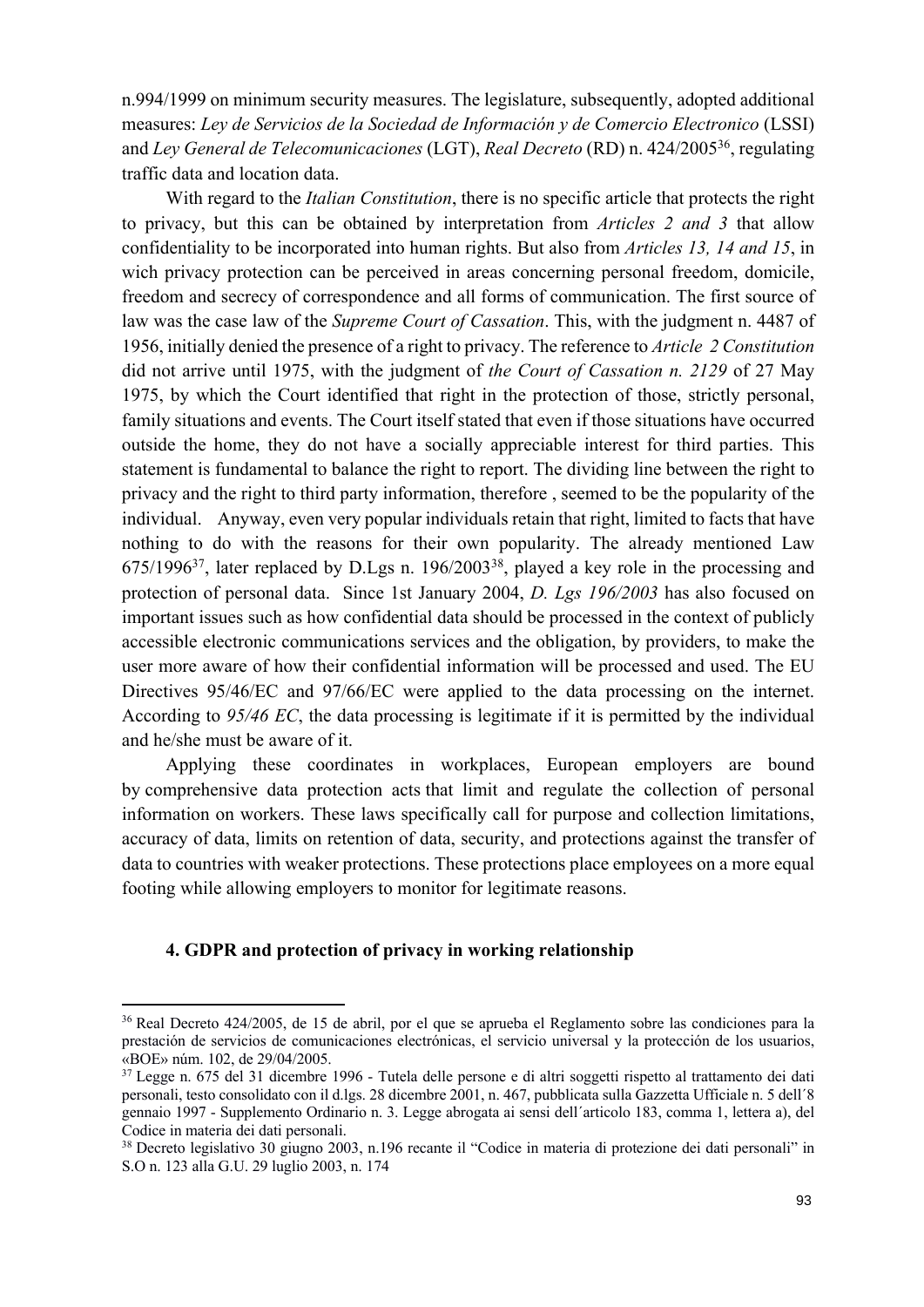The right to the protection of personal data is not an absolute right; it must be considered in relation to its function in society and be balanced against other fundamental rights, in accordance with the principle of proportionality. The development and application of the concept of privacy in European law encompasses three clusters of ideas. First, privacy embodies autonomy interests; it protects decisions about the exercise of fundamental constitutional liberties with respect to private behavior, such as decisions relating to marriage, procreation, contraception, family relationships, and child - rearing. Second, privacy protects against surveillance or intrusion when an individual has a "*reasonable expectation of privacy*" or right to confidentiality. Third, privacy encompasses informational interests; this notion is most frequently expressed as the interest of an individual in controlling the dissemination and use of information that relates to himself or herself or to have information about oneself be inaccessible to others.

The concept of *confidentiality* has suffered a significant evolution. Today, its protection no longer provides only for the prohibition of disclosing information concerning the privacy of the individual, but it also requires all those who carry out "treatment" operations on other people's personal data to take appropriate precautions, in order to minimize any damage to the data holders. In this, above all, there is the difference between the traditional notion of *"confidentiality/privacy"* and the more modern notion of *"personal data protection"*. Therefore, it must be stated that data processing is subject to three basic rules:

- 1. necessary consent of the person, who must be expressed in a free and conscious way;
- 2. indication, by the holder, of the purpose for which the data is collected;
- 3. obligation of the same holder to comply with all legal provisions on data collection and management.

Following the recognition of privacy as a fundamental human right in the *UN Declaration of Human Rights* and in other European and international treaties, privacy issues first appeared in some European countries in the 1970s. During these years, several countries started to process their citizens' data on a massive scale, which led to the first privacy laws. In the 1980s private companies started gathering data about their customers. For this reason a common protection system was implemented across Europe, followed by the EU Data Protection Directive in the 1990s (*Directive 95/46/EC*).

Every European country had to adapt this set of rules to their national regulations. But, as technology transformed society in the last twenty years, a review of the existing legislation on personal data processing was also required. In 2016, the EU adopted the *General Data Protection Regulation*, GDPR (*no 2016/679*), which replaces the 1995 Data Protection Directive, and came into force since 25 May 2018. Considered a milestone in the regulation of personal data protection in EU, the *Article 1 Sec. 2* of the GDPR states: "This Regulation protects fundamental rights and freedoms of natural persons and in particular their right to the protection of personal data". Additionally, it defined the legal meaning of "personal data", "processing of personal data", "personal data filing system", "controller", "processor", "third party", "recipient", and "the data subject's consent", which are now used worldwide<sup>39</sup>. The GDPR provides a high level of data protection and is directly applicable in all EU member states and in working relationship too. Despite the European common ground, each country

<sup>39</sup> Art. 2, Directive 95/46/EC.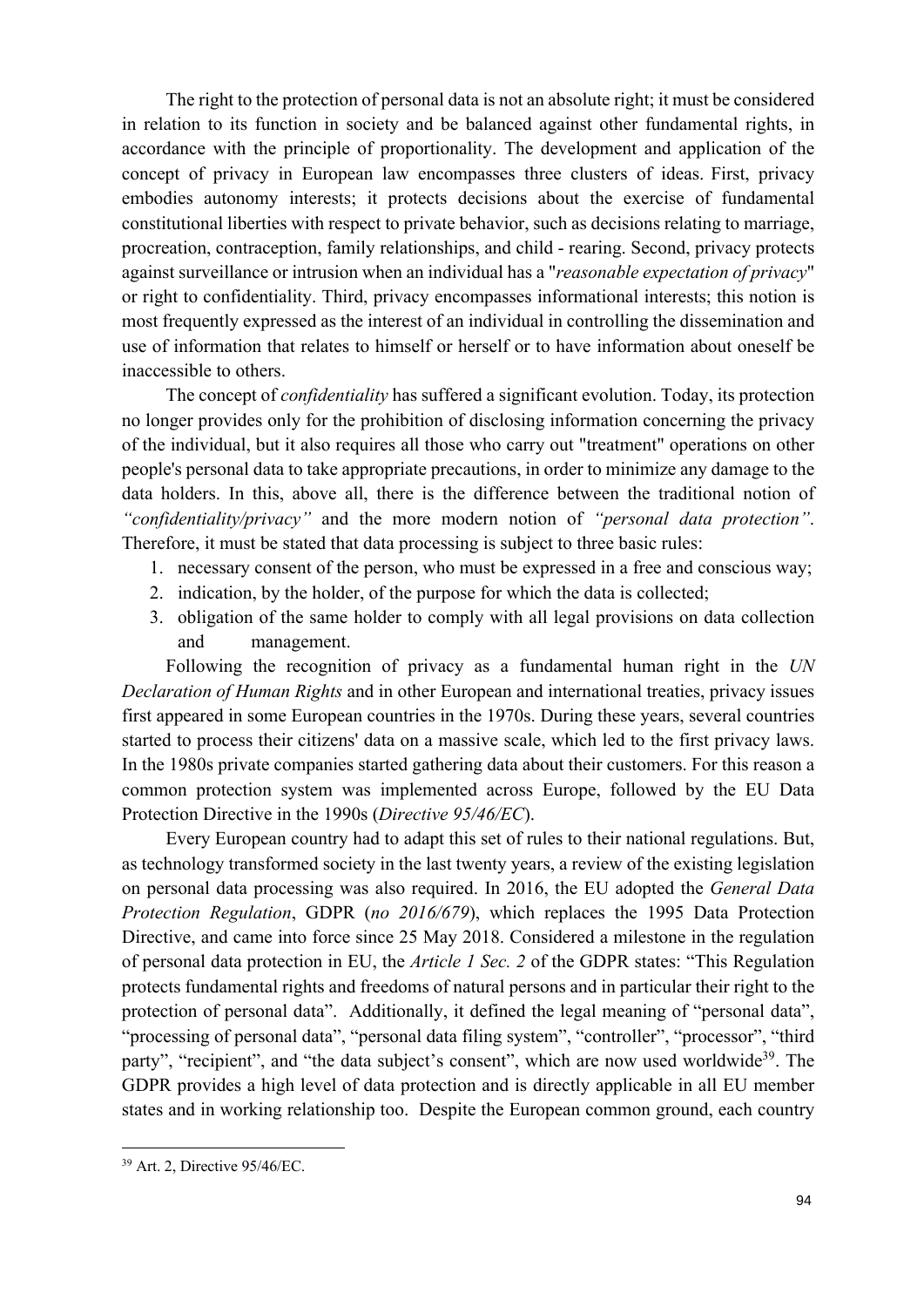still has its own different law system. Compliance rules differ depending on the local culture, for example there are huge differences between UK and Greece or Italy. Every form has, of course, to be filled in using the local languages. These rules will also apply to data processing as part of the work report. Companies (outside the EU) may also be subject to the GDPR if the establishment of a company is collecting personal data of an EU Member State or is addressing the EU market, even if this establishment is located outside the EU. Furthermore, the GDPR has established the concept of a Data Protection Officer (DPO) in Europe, ex art. 37 GDPR.

The GDPR introduces a duty for you to appoint a data protection officer (DPO) if you are a public authority or body, or if you carry out certain types of processing activities.

The European DPO gets his rights from law. DPOs assist you to monitor internal compliance, inform and advise on your data protection obligations, provide advice regarding Data Protection Impact Assessments (DPIAs) and act as a contact point for data subjects and the supervisory authority. The DPO must be independent, an expert in data protection, adequately resourced, and report to the highest management level. A DPO can be an existing employee or externally appointed. In some cases several organisations can appoint a single DPO between them. DPOs can help you demonstrate compliance and are part of the enhanced focus on accountability40.

However, before the GDPR came into force, the *WP29-Working Party 29* (a joint working group of the National Data Protection and Surveillance Authority), had issued guidelines to define the figure of the DPO. Since 25 May 2018 the WP29 has ceased its work and has been replaced by the *European Data Protection Board (EDPB).* The Board will not only issue guidelines on the interpretation of core concepts of the GDPR but also be called to rule by binding decisions on disputes regarding cross-border processing. According to *Chapter 6 of the GDPR*, each EU member state shall provide for one or more independent public authorities to be responsible for monitoring the application of the GDPR. Those data protection authorities (DPAs) supervise, through investigative and corrective powers, the application of the data protection law. Infringements of the GDPR may lead to fines up to 20 Million  $\epsilon$  or 4% of the total worldwide annual turnover of a company. The basic principles are also applied directly to treatments in the context of the working relationship.

In particular, employers must, under *art. 5 GDPR*: have legitimate requirements for personal information about their employees. They need to know who they're hiring. They need to address performance issues and ensure the physical security of their workplace. They may see electronic monitoring and other surveillance as necessary to ensure productivity, stop leaks of confidential information, and prevent workplace harassment. So sometimes employers have to delve into private matters. But they can keep those instances to a minimum, and limit the impact on personal privacy. The possibility that an individual employee might do something harmful doesn't justify treating all employees as suspects.

Please note that the processing of personal data in the workplace, after the GDPR came into force, is considered to be carried out by both private and public employers, unlike the broadening of the Privacy Code prior to the changes of the *D.lgs. 101/2018*. The treatment of personal data in employment relationships must be, like any other treatment, lawful and

<sup>40</sup> Information Commissioner's office. https://ico.org.uk/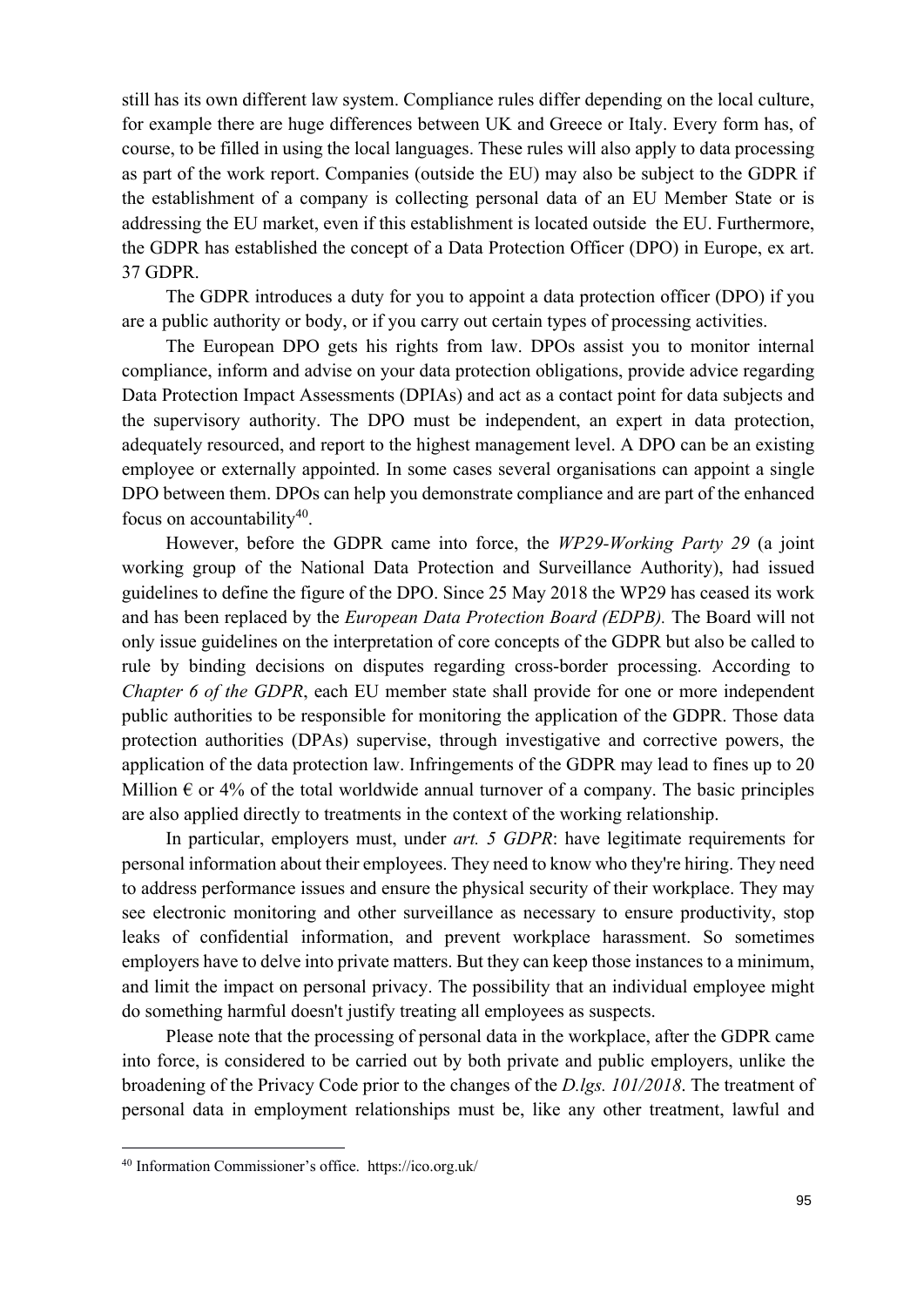therefore based on one of the legal basis of the treatment referred to in *Article 6, paragraph 1*  GDPR, that impose the personal consent.

The *consent* is defined as any manifestation of free, specific and informed will with which the person agrees that the personal data concerning him is the subject of treatment. For consent to be valid, it must also be revoked. The purpose pursued by the employer must be legitimate. The chosen method or the specific technology with which the treatment will be carried out must be necessary, the treatment must be proportionate to the business needs and must be carried out in the least intrusive way possible. Therefore, it is essential that there are specific mitigation measures to ensure an adequate balance between the legitimate interest of the employer and the fundamental rights and freedoms of workers. These measures should include restrictions on monitoring to ensure that the worker's private life is not violated. These restrictions could be:

- geographical (e.g. monitoring only in specific places; monitoring should be prohibited from monitoring sensitive areas such as religious places and, for example, health and local areas for breaks);

- data-oriented files (e.g. personal communications and electronic files should not be monitored);

- defined in time terms (e.g. sample monitoring, rather than continuous monitoring).

The *treatment of particular categories of data* is governed by *Article 9, paragraph 1* GDPR, which provides a blanket ban on their treatment, excluding the cases mentioned in paragraph 2. National legislation (rule of law or collective agreement) can:

-authorize ( under *Article 9.2.b*) GDPR treatment for fulfillment of obligations and the exercise of specific rights of the controller or person concerned in relation to labour law and social security and social protection;

The national legislature has therefore introduced special measures to be respected, added by *Article 2-septies* of the Privacy Code, newed by D.lgs. 101/2018. The treatment of genetic, biometric and health-related data must therefore be carried out in the presence of one of the conditions provided by Article 9 paragraph 2. The processing of particular categories of data in employment reports is carried out only to pursue specific purposes, established by the law

In addition to defining cases of legitimate treatment, the Guarantor has specific indications for the treatments carried out both before taking it, and in constancy of employment. Finally, the Guarantor prescribes specific methods of processing communications and documents containing particular categories of data:

-data collection must normally take place with the person concerned;

-the means used for communications containing particular categories of data must be used individually directly to the person concerned or to a delegate. In the case of paper communication, this must take place in closed;

- documents intended to circulate within the organization must contain only the information needed by the department or function recipients of the document; Measures must also be taken to ensure that the document is received only by the relevant offices and only authorized staff; - absence notices and notices within the organization should not contain reasons from which you may become aware of the absent person's personal data.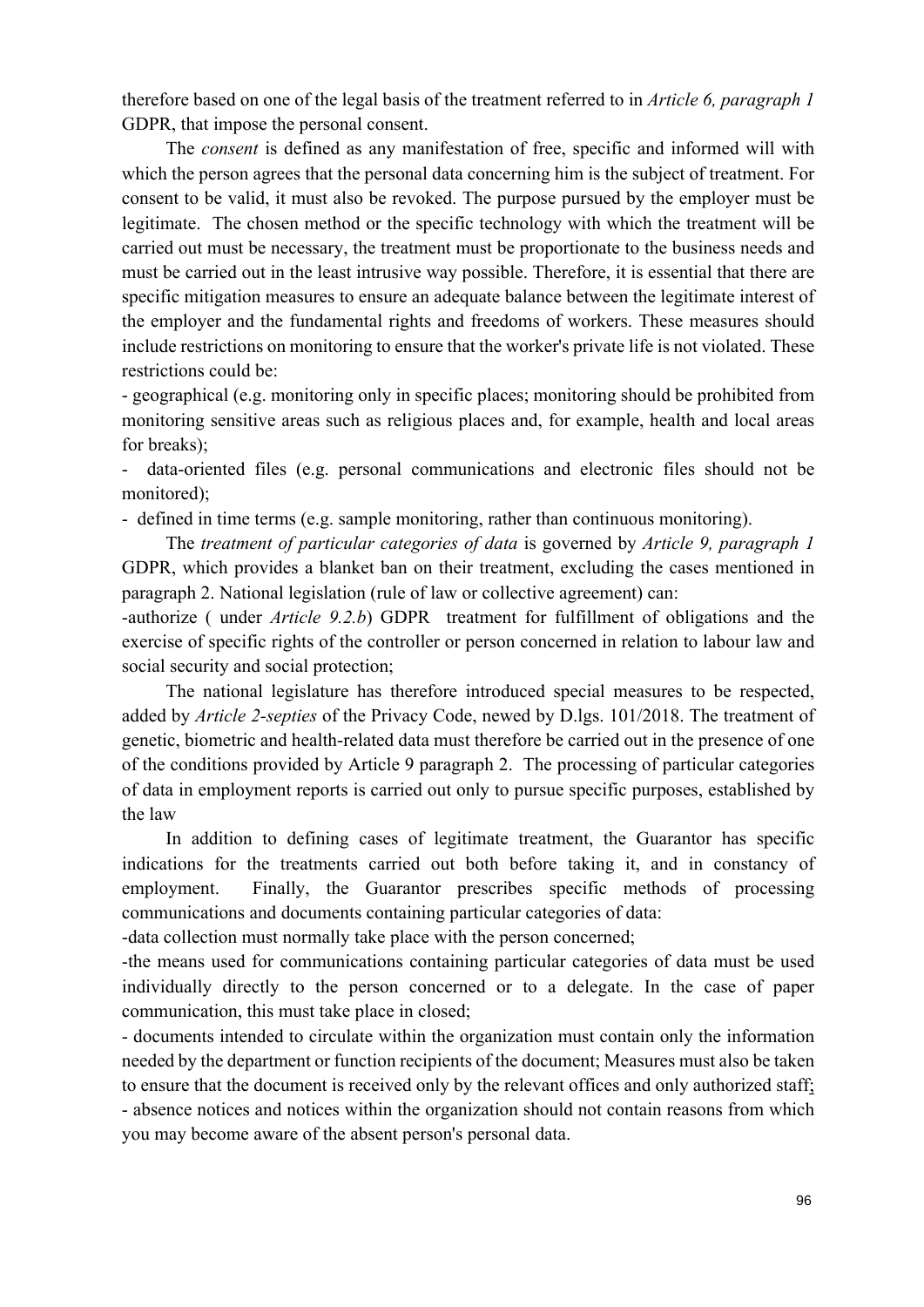At this point, a proper reference must be made to the *"right to be forgotten"*, found in *Article 17* GDPR. The right to be forgotten, made popular by Victor Mayer-Schönenberg's book "Delete", is the idea according to which an information should be delate, rather than persist eternally in some database<sup>41</sup>. In fact, internet has undermined the monopoly on information and with the up taking of digital economy, users, while longing for more privacy, feel the urge to share personal content and store data on the web, with the appropriate risks<sup>42</sup>. Therefore, should users be able to decide, whether or not, to permanently delate their data on the Internet? According to the European institution, yes, thus resulting in the inclusion of the right to be forgotten within the concept of privacy<sup>43</sup>.

#### **5. The balance between privacy and control at workplace**

As previously anticipated, nowadays information and communication technologies (hereinafter ICT) acquired a significant role in workplace, with growing use of computers in all aspects of operations and increasing communication and dissemination of information through the internet.

ICT techniques are mainly used in the digital domain, typically grouped together under the term "surveillance capitalism"44.

Information technology is used for all kinds of surveillance tasks. It can be used to augment and extend traditional surveillance systems such as CCTV and other camera systems, for example to identify specific individuals in crowds, using face recognition techniques, or to monitor specific places for unwanted behaviour. Such approaches become even more powerful when combined with other techniques, such as monitoring of Internet-of-Things devices<sup>45</sup>. Social media and other online systems are used to gather large amounts of data about individuals – either "voluntary", because users subscribe to a specific service such as Google, Facebook, Instagram or involuntary by gathering all kinds of user related data in a less transparent manner. Data analysis and machine learning techniques are then used to generate prediction models of individual users that can be used, for example, for targeted advertisement, but also for more malicious intents such as fraud or micro-targeting to influence elections  $46$  or referenda such as Brexit<sup> $47$ </sup>. In addition to the private sector surveillance industry, governments form another traditional group that uses surveillance techniques at a large scale, either by intelligence services or law enforcement. These types of surveillance systems are typically justified with an appeal to the "greater good" and protecting

<sup>41</sup> N. L. RICHARDS, *ibid.*, 1511 and 1531.

<sup>42</sup> A. CAVOUKIAN, *7 Foundational Principles of Privacy by Design,* Office of the Information & Privacy Commissioner of Ontario, 2010.

<sup>43</sup> R. RAZZANTE, *I tanti dubbi sul diritto all'oblio*, in *AgendaDigitale.eu*, 7 November 2014; N. L. RICHARDS, *Why Data Privacy is (Mostly) Constitutional, cit., 1531 ff.*<br><sup>44</sup> S. ZUBOFF, 2019, *The age of surveillance capitalism: the fight for the future at the new frontier of power,* 

London, Profile Books.

<sup>45</sup> N. H. MOTLAGH, M. BAGA, M. T. TALEB, *UAV-based Io T platform: A crowd surveillance use case*, in *IEEE Communications Magazine*, 2017, pp. 128–134.

<sup>46</sup> H. ABELSON, R. ANDERSON, S. M. BELLOVIN, J. BENALOH, M. BLAZE, W. DIFFIE, R. L. RIVEST, *Keys under doormats: mandating insecurity by requiring government access to all data and communications*, in *Journal of Cybersecurity*, 2015, pp. 69–79.

<sup>47</sup> C. CADWALLADR, E. GRAHAM-HARRISON, *The Cambridge analytica files*, The Guardian, 2018, pp. 6–7.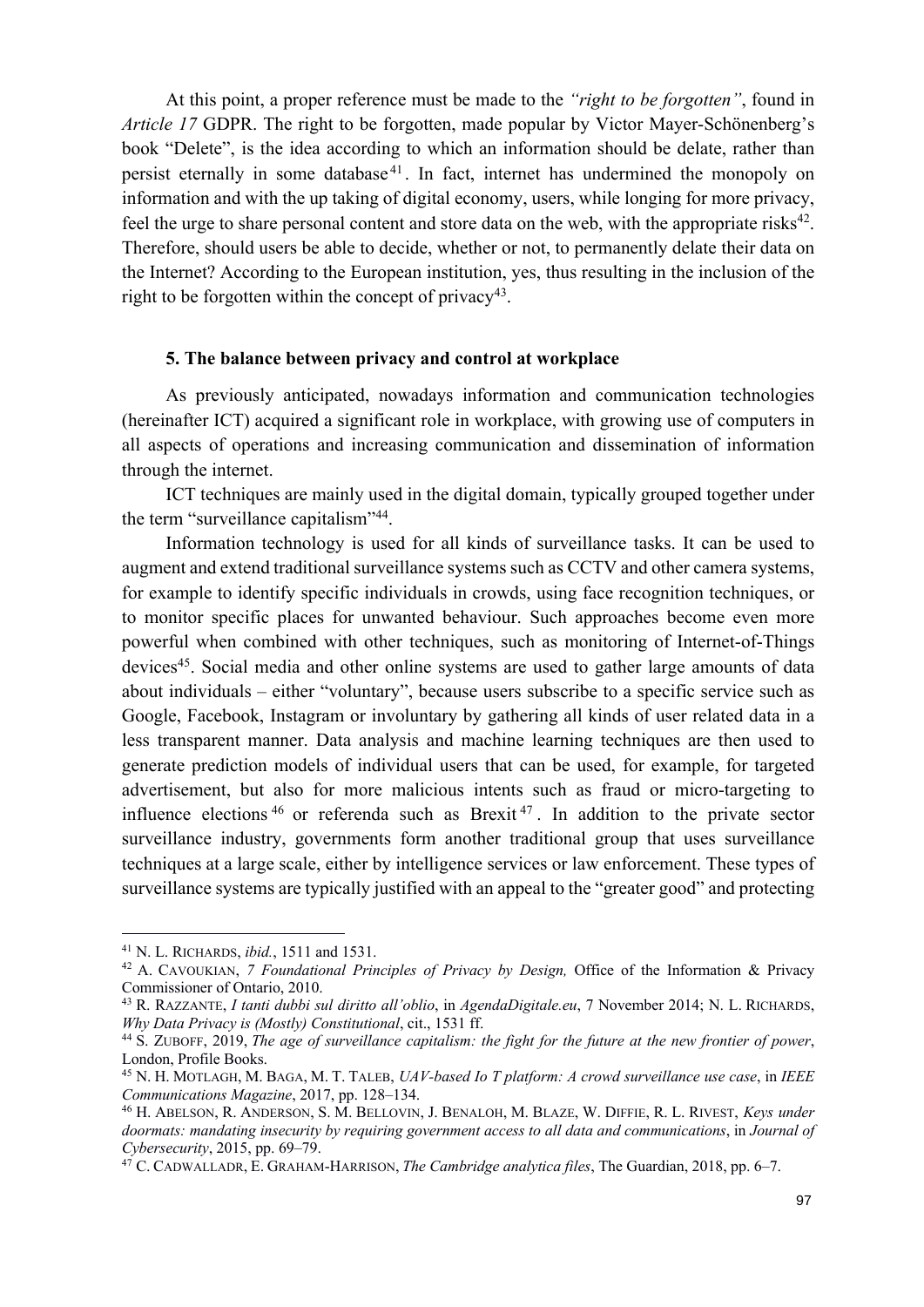citizens, but their use is also controversial. For such systems, one would typically like to ensure that any negative effects on privacy are proportional to the benefits achieved by the technology. Especially since these systems are typically shrouded in secrecy, it is difficult for outsiders to see if such systems are used proportionally, or indeed useful for their tasks<sup>48</sup>. This is particularly pressing when governments use private sector data or services for surveillance purposes

The debates about privacy at workplace are revolving around new technology such us drones, wearable sensors and sensor networks, social media, smart phones, closed circuit television, to government cyber - security programs, surveillance, RFID tags, big data, headmounted displays and search engines. The impact of some of these new technologies is worrisome.

We must outline how modern technologies may impact privacy, as well as how they contribute to mitigating undesirable effects. However, there are new and emerging technologies that may have an more profound impact in our life, for example "*brain-computer interfaces*". In this case computers are directly connected to the brain. In this way, not only behavioral characteristics are subject to privacy considerations, but even one's thoughts run the risk of becoming public, with decisions of others being based upon them. When brain processes could be influenced from the outside, autonomy would be a value to reconsider to ensure adequate protection.

Apart from evaluating ITC against current moral norms, we need to consider the possibility that technological changes influence the meaning of norms themselves <sup>49</sup> . Technology thus does not only influence privacy by changing the accessibility of information, but also by changing the privacy norms themselves. For example, social networking sites invite users to share more information than they otherwise might. The "*oversharing*" becomes accepted practice within certain groups. With future and emerging technologies, such influences can also be expected and therefore they ought to be taken into account when trying to mitigate effects $50$ .

Fundamental question is to found a way by which is feasible to protect privacy and try to hide information from parties who may use it in undesirable ways. Gutwirth & De Hert<sup>51</sup> argue that it may be more feasible to protect privacy by transparency – by requiring actors to justify decisions made about individuals, thus insisting that decisions are not based on illegitimate information. This approach comes with its own problems, as it might be hard to prove that the wrong information was used for a decision. Then, it may well happen that citizens, in turn, start data collection on those who gather data about them, governments. Such "*counter(sur)veillance*" may be used to collect information about the use of information,

<sup>48</sup> K. J. LAWNER, *Post-September 11th International Surveillance Activity – A Failure of Intelligence: The Echelon Interception System & (and) the Fundamental Right to Privacy in Europe*", Pace International Law Review, 2012, pp. 435–480.

<sup>49</sup> M. BOENINK, T. SWIERSTRA, D. STEMERDING, *Anticipating the interaction between technology and morality: a scenario study of experimenting with humans in bionanotechnology*, in *Studies in Ethics, Law, and Technology*, 2010. 50 See also G. DANEZIS, S. GÜRSES, *A critical review of 10 years of Privacy Technology,* Department of Electrical

Engineering, KU Leuven, 12 August 2010.

<sup>51</sup> S. GUTWIRTH, P. DE HERT, *Regulating profiling in a democratic constitutional state*", in *Hildebrandt and Gutwirth*, 2008, pp. 271–302.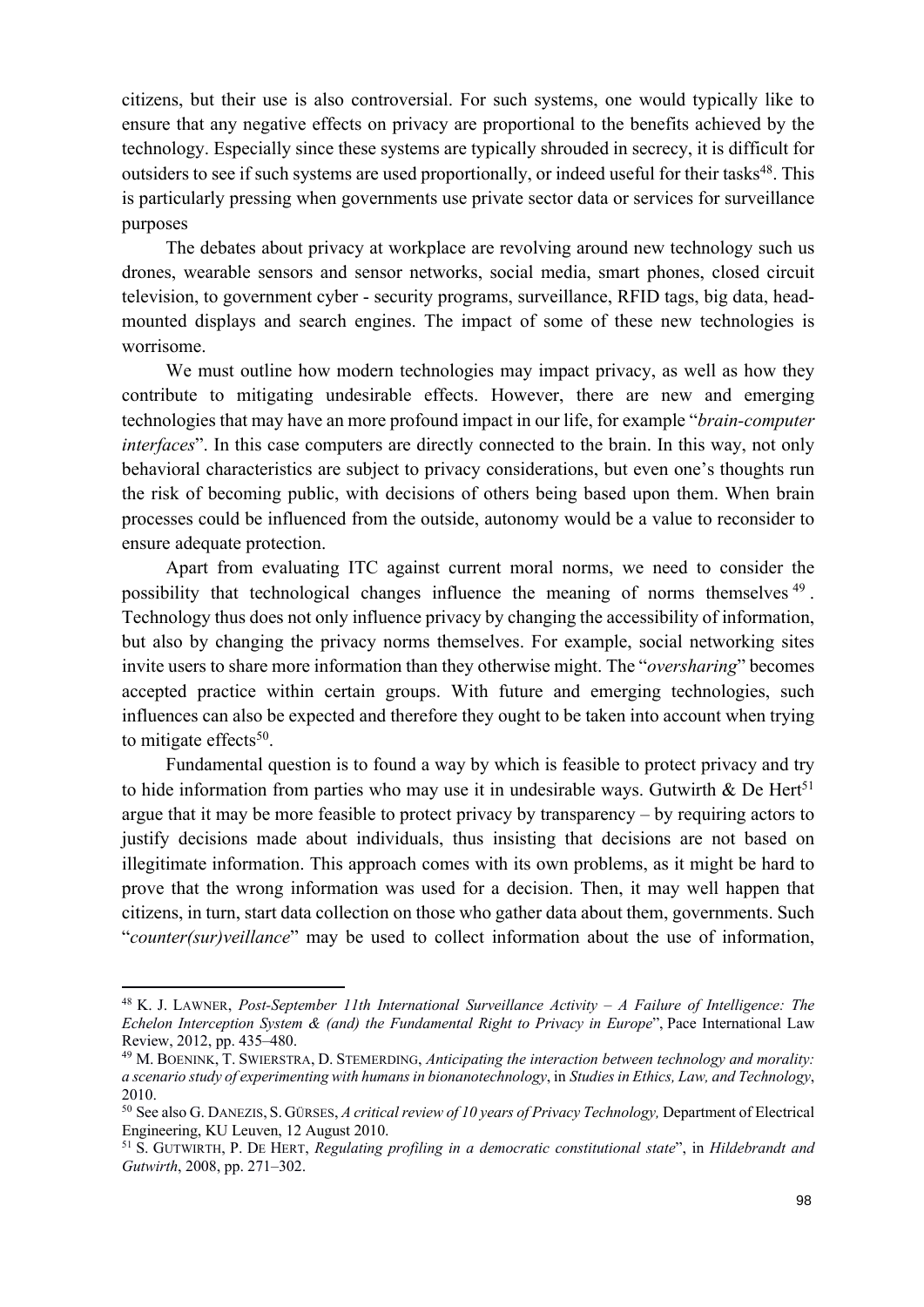thereby improving accountability<sup>52</sup>. The open source movement may also contribute to transparency of data processing. In this context, transparency can be seen as a pro-ethical condition contributing to privacy<sup>53</sup>.

It has been argued that *the precautionary principle*, well known in environmental ethics, might have a role in dealing with emerging information technologies as well<sup>54</sup>. The principle would see to it that the burden of proof for absence of irreversible effects of information technology on society, would lie with those advocating the new technology.

Consequently, precaution can be used to impose restrictions at a regulatory level, in combination with or as an alternative to empowering users, contributing to the prevention of informational overload on the user side. It is appropriate to note that not all social effects of information technology concern privacy<sup>55</sup>. Examples include the effects of social network sites on friendship, and the verifiability of results of electronic elections. Therefore, sensitive approaches and impact assessments of information technology should not focus on privacy only, since information technology affects many other values as well, such as the right to work.

In particular, some employers use hidden cameras or other instrument of surveillance at the workplace to monitor the productivity and behavior of their employees, as well as identifying any signs of potential theft. However, these cameras may generate privacy implications and infringe on the rights of employees. European employment laws are generally silent on this issue, so the rights in this area depend on the laws of national State. Some countries have enacted very specific laws addressing surveillance in the workplace, such as California's ban on installing a surveillance mirror in a restroom, shower, or locker room at work. In Connecticut, employers may not operate surveillance equipment in areas designed for employee rest or comfort -- such as restrooms, locker rooms, or employee lounges.

Other states specifically prevent employers from installing cameras in employee lounges and union meetings, such as in many european states.

It is becoming easier to monitor employees as surveillance technology is becoming more affordable. Enterprises have an incentive in monitoring employees as it is more efficient to stop employees from surfing the internet or completing personal chores during work hours. Whether an employer needs to disclose their monitoring activities depends on where they are situated, where they do business, and in what area of business they operate; there are different regulations for different states, localities, countries, areas of business and the like.

In Europe, the GDPR requires that an employer not only disclose that they are monitoring their employees but also in what manner and for what purposes. The GDPR requires that an employee is given a considerable amount of information about their employer's monitoring practices and to what extent those practices are used.

<sup>52</sup> S. GÜRSES, A. KUNDNANI, J. VAN HOBOKEN, *Crypto and empire: the contradictions of counter-surveillance advocacy*", Media, Culture & Society, 2016, pp. 576–590.

<sup>53</sup> M. TURILLI, L. FLORIDI, *The ethics of information transparency*, in *Ethics and Information Technology*, 2009, pp. 105–112.

<sup>54</sup> W. PIETERS, A. VAN CLEEFF, *The precautionary principle in a world of digital dependencies*", in *Computer*, 2009, pp. 50–56.

<sup>55</sup> W. PIETERS, *Beyond individual-centric privacy: Information technology in social systems*, in *The Information Society*, 2017, pp. 271–281.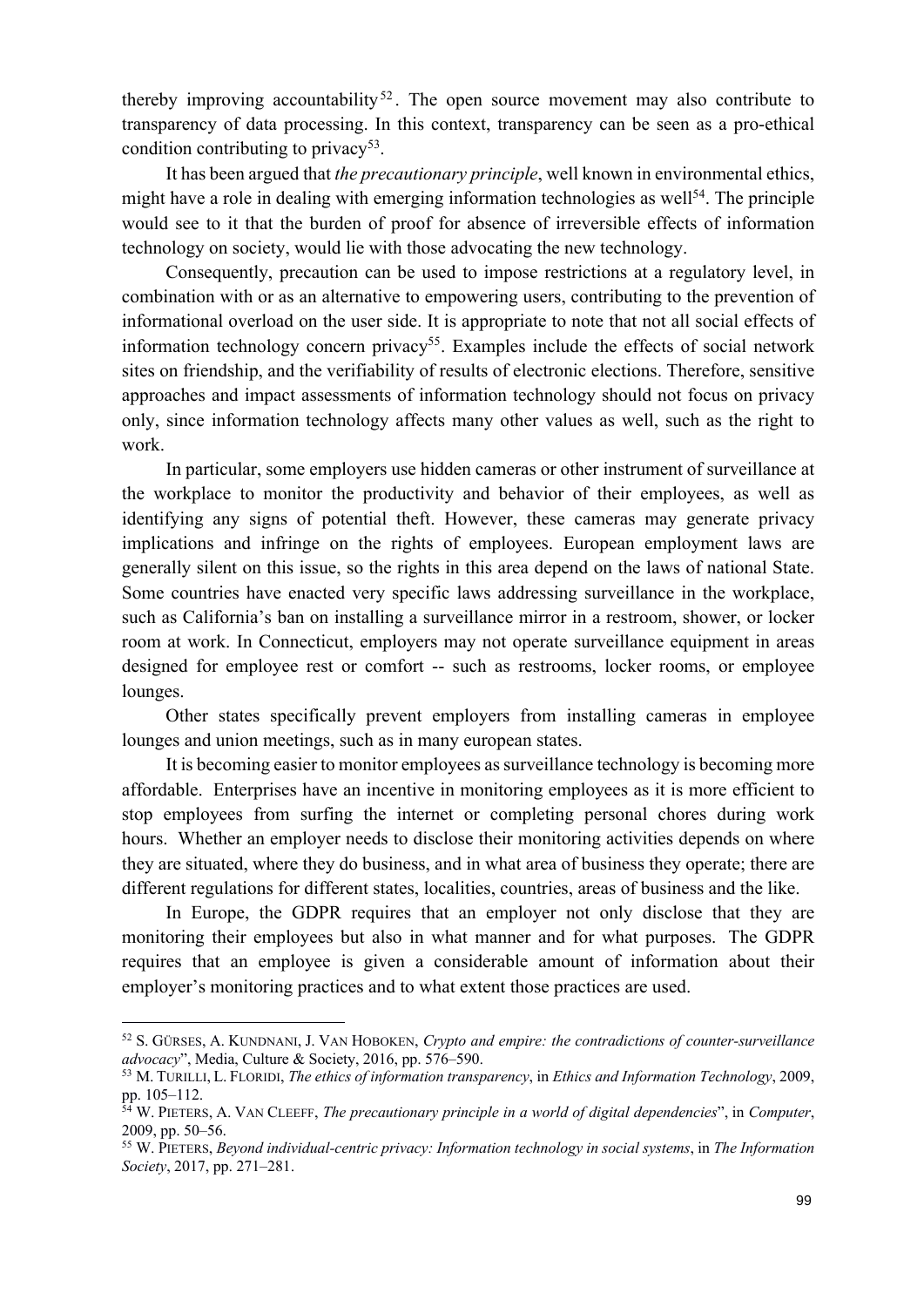If a society is allowed to monitor, legally, their employees, they may not be out of the legal woods. Enterprise will need to ensure that they are collecting only the information that is necessary, the information that they are collecting is being used only for the purposes for which it was collected, the information is secured properly, and there is a plan in place in case there is a breach.

On the basis of the relevant statistics, the typical employee, usually, complete a personal errand on occasion during work hours. HR departments would benefit from updating their privacy policies and procedures to ensure that the fine line between monitoring employee activity and infringing on employee privacy is not crossed.

The GDPR has opened the way for a new take on privacy laws, and there will be more to come, as said the European commissioner Mariya Gabriel. It is only a matter of time before other countries follows suit of United State legislation. HR departments should come to know the EU General Data Protection Regulation as it not only might affect them directly, but it will soon become the blueprint for regulations of the future. At the very least, it is a good business model to ensure your employees' privacy rights are protected<sup>56</sup>.

The Data Protection Act doesn't prevent employers from monitoring workers, but employers should remember workers are entitled to some privacy at work.

Monitoring in the workplace can occur for a variety of reasons: it can be used to safeguard employees, for example to ensure workers aren't at risk from unsafe working practices. In some sectors employers may have a legal or regulatory need to carry out some monitoring. The information gathered through monitoring should only be used for the purpose it was carried out for, unless it leads to the discovery of other things such as a breach of health and safety.

Employers may monitor staff at work in various ways, this can include:

- 1. CCTV Known as Capacitor coupled voltage transformer s a switchgear device used to convert high transmission class voltage into easily measurable values, which are used for metering, protection, and control of high voltage systems. It can be placed in the workplace for a number of reasons. However, if CCTV is installed the employer should make sure the employees are aware it, this is usually done by displaying signs to say where the locations of the cameras are. Workers should also be given the reason for the monitoring. Signs should be clear, visible and readable. They contain details of the purpose of the surveillance and who to contact about the scheme and include contact details such as website address, telephone number or e mail address. Under the Data Protection Act if the employer gives a reason for the cameras for example to prevent theft, the employer cannot then use the footage for another reason such as recording entry and exit of workers from the workplace<sup>57</sup>.
- 2. looking at use of email or website visits. It's very rare that employers would need to carry out monitoring in secret without the staff being told they are being monitored. Employers must have a genuine reason to carry out covert monitoring such as criminal activities or malpractice. Monitoring must be obtained as quickly as possible, and only

<sup>56</sup> L. BERRY-TAYMAN, *Europe Leads the Way in Employee Privacy Law So It's Time to Embrace GDPR.*

<sup>57</sup> Information Commissioner's Office guidance, *In the picture: A data protection code of practice for surveillance cameras and personal information*.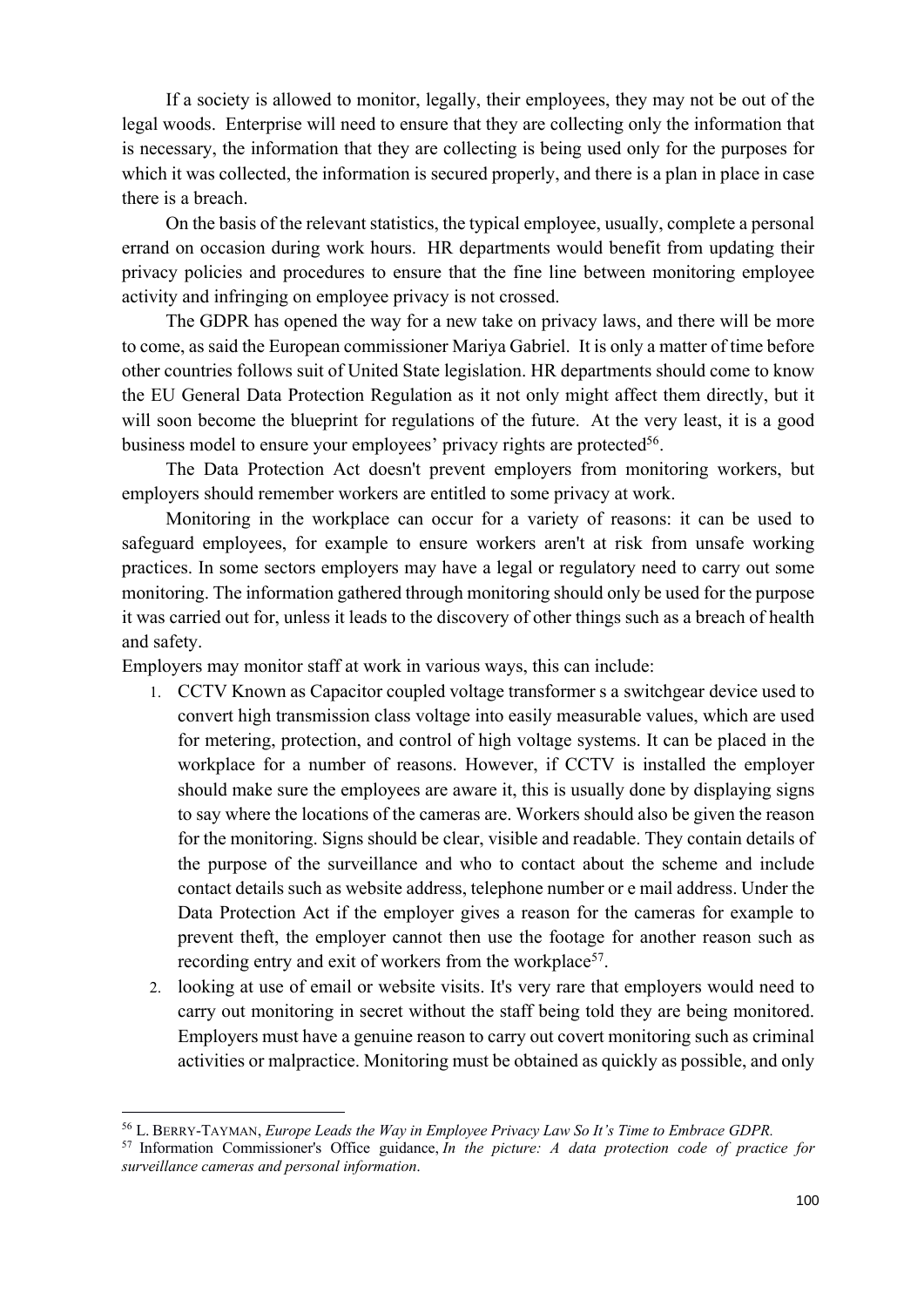as part of a specific investigation. The monitoring must stop when the investigation has finished.

- 3. listening in on telephone calls
- 4. bag searches. If employers intend to carry out bag searches a workplace policy must be in place that informs employees that bags and purses will be subject to searches. Employers must have a legitimate work-related reason for carrying out searches.
- 5. Satellite or Global Positioning System (GPS) Surveillance Technology is now incorporated into cell phones, and vehicle tracking technology. GPS is a global navigation tracking system deployed by the Department of Defense, later used extensively for air travel, and has now become available for personal communication devices and service features for personal ground transportation.

These procedures should be made clear and understood by all workers. If a worker does not comply with the policy and procedures they may be liable to disciplinary action.

#### **6. The case of López Ribalda and Others versus Spain**

The employment contract creates a particular relationship that is a legal situation between unequals. In this way becomes harder for the employee, to defend oneself and secure his fundamental rights. For the very reason, it is necessary to provide a more effective protection mechanism. Within this scope, many conflicts have been submitted to the European Court of Human Rights (ECHR), to asses the effects of new technologies on right to respect private and family life that enables the individual to protect his/her personal existence in society.

In this prospective can be explained the case of Lopez Ribalda and other versus Spain.

In 2009, the applicants were employed as cashiers or sales assistants by the Spanish supermarket chain M.

After noticing inconsistencies between the stock level and the sales figures as well as financial losses over a period of five months amounting to around 80.000 euros the supermarket manager installs a video surveillance system. The supermarket informed the Spanish Data Protection Agency of the fact of installation and was advised to put up signs saying that CCTV had been installed.

The employees, however, were only informed about the instalment of the visible cameras. The applicants, together with other staff members, were filmed, through the hidden cameras, taking part in the theft of goods. The footage was communicated to a union representative and after fourteen employees, including the applicants, were dismissed on disciplinary grounds, as they were caught on camera helping customers and other co-workers steal as well as stealing themselves.

After some days of recording, several thefts and employees involved are detected and as result of this management fired fourteen employees for disciplinary reasons.

During this process, three of the five applicants have signed an agreement with the employer, admitting their involvement in thefts and waiving their possible future claims for dismissal, in return for the company's promise not to make a denunciation. Following their dismissal, all applicants initiated proceedings for unfair dismissal before the Employment Tribunal questioning the use of covert recordings as evidence and opposing the use of such material as a breach of their privacy. They argued that the CCTV evidence should not be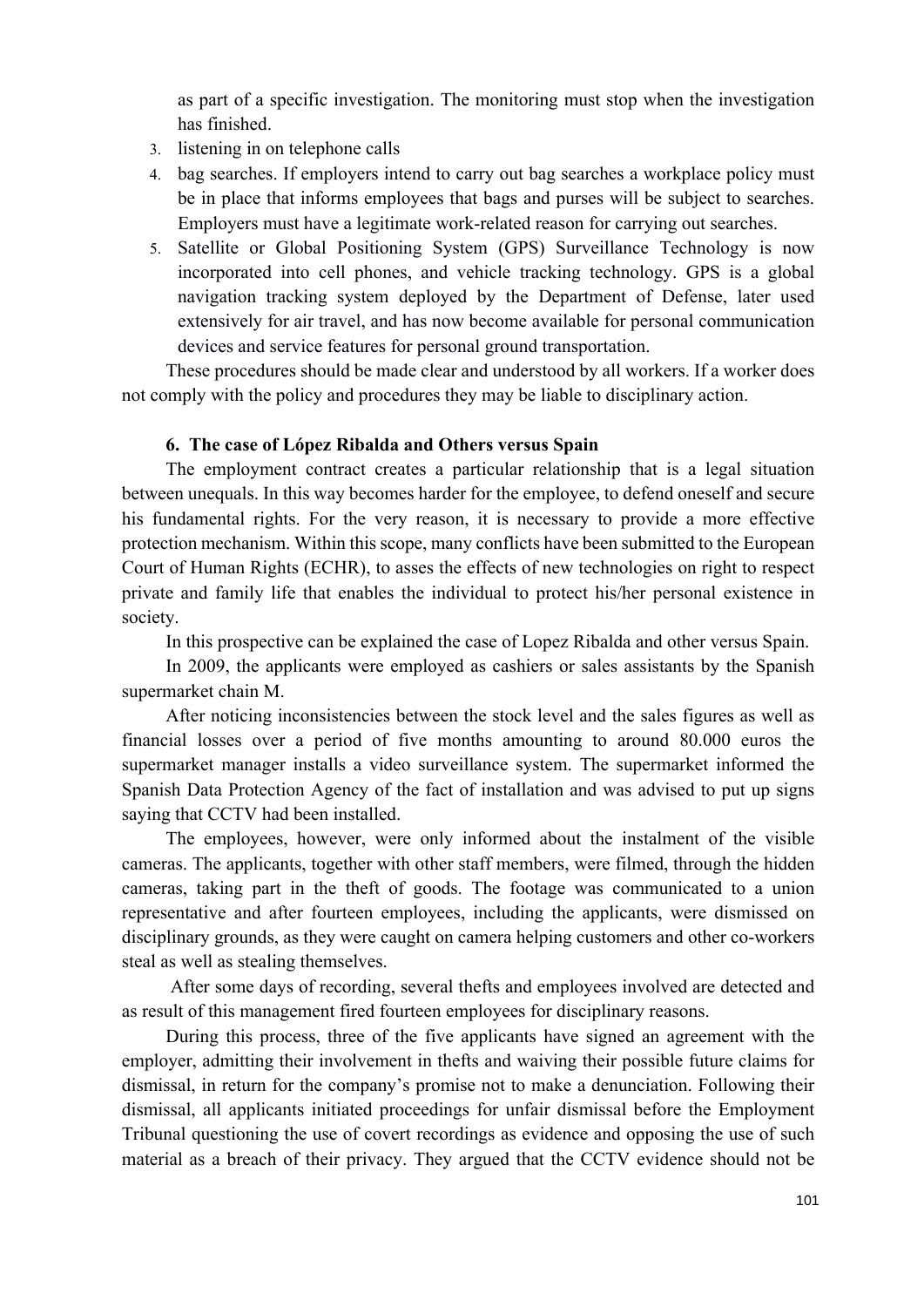admitted as it had been obtained in breach of their human rights and further the personal data collected on the CCTV was their data and they had not consented to that data being processed.

The Employment Tribunal found no violation of the right to respect for private life with regard to two applicants as it concluded that the recordings were valid evidence and that their dismissal had been lawful. However, the tribunal dismissed the other three applicants' cases, upholding the employer's objection that the action was invalid because they had signed settlement agreements. Subsequently, the High Court upheld the first-instance judgments on appeal, arguing that the supermarket's surveillance had met the criteria because it had been justified owing to suspicions of misconduct, had been appropriate for the aim pursued, and necessary58.

The employees appealed and their appeal eventually ended up at the European Court of Human Rights.

About this thematic the Constitutional Court delivered a leading judgment on the lawfulness of video-surveillance in the workplace in the light of the protection provided by Article 18  $\S$  1<sup>59</sup> of the Spanish Constitution<sup>60</sup>. In that case the employer had installed a system of hidden CCTV cameras in the ceiling of the clothing and footwear department of a shop, directed towards three tills and the reception desk.

The Constitutional Court held that the measure at stake had to pass a threefold test to be considered acceptable: there had to be a legitimate aim "appropriateness test", and the measure had to be necessary "necessity test" and proportionate "strict proportionality test". In other words, the Court had to verify whether a fair balance had been struck between the interference with a fundamental right and the importance of the legitimate aim pursued. On the subject of the video-surveillance at issue in that case, it found as follows:

"*In the present case, the covert video-surveillance ... was a justified measure since there was a reasonable suspicion that the person investigated had committed some wrongdoing at work; it was suited to the purpose pursued by the company (to verify that the worker was in fact committing the suspected wrongdoing, in which case he would be subjected to an appropriate disciplinary sanction); it was necessary (the recordings were to be used as evidence of the wrongdoing); and it was proportionate (since the cameras were only zoomed in on the checkout counters and solely for a limited period of time) ... ; it follows that there has been no interference with the right to [respect for] privacy as enshrined in Article 18.1 of the Spanish Constitution.*"

<sup>58</sup> F. BREGIANNIS, *López Ribalda and Others v. Spain – covert surveillance in the workplace: attenuating the* 

<sup>&</sup>lt;sup>59</sup> ARTICULO 18. "1.Se garantiza el derecho al honor, a la intimidad personal y familiar y a la propia imagen. 2.El domicilio es inviolable. Ninguna entrada o registro podrá hacerse en él sin consentimiento del titular o resolución judicial, salvo en caso de flagrante delito. 3.Se garantiza el secreto de las comunicaciones y, en especial, de las postales, telegráficas y telefónicas, salvo resolución judicial. 4.La ley limitará el uso de la informática para garantizar el honor y la intimidad personal y familiar de los ciudadanos y el pleno ejercicio de sus derechos".

<sup>1. &</sup>quot;E' garantito il diritto all'onore, all'intimità personale e familiare e alla propria immagine. 2. Il domicilio è inviolabile. Nessun accesso o perquisizione saranno consentiti senza il consenso del titolare o decisione giudizaria, eccezion fatta nel caso di flagrante reato. 3. E' garantito il segreto delle comunicazioni e in specie di quelle postali, telegrafiche e telefoniche, salvo decisione giudiziale. 4. La legge porrà limiti all'uso dell'informatica per salvaguardare l'onore e l'intimità personale e familiare dei cittadini e il pieno esercizio dei loro diritti".

<sup>60</sup> judgment n. 186/2000.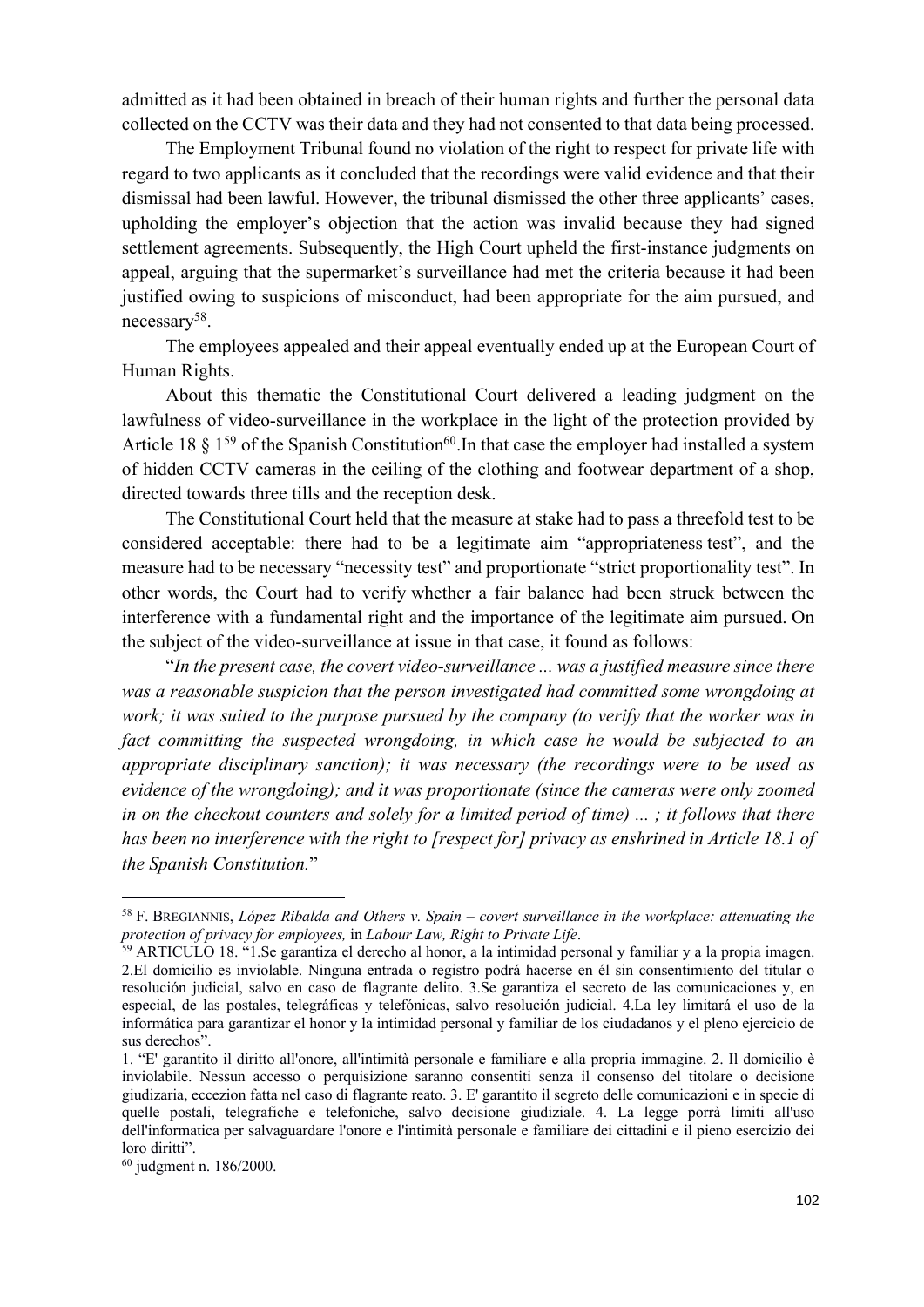In a previous judgment of 10 April  $2000<sup>61</sup>$ , applying a similar proportionality test, the Constitutional Court had taken the view that video and audio recording devices placed at the checkout and on a gaming table in a casino,had been a disproportionate measure in view of the resulting major interference with the right of employees and customers to respect for their private life. In this case,the court noted that the employer had failed to show how the sound recording, which was particularly intrusive for the right to privacy of those concerned, had been necessary for the protection of its legitimate rights and interests.

Subsequently, in judgment n. 29/2013 of 11 February 2013, which concerned events after the Personal Data Protection Act had entered into force, the Constitutional Court held that the permanent installation of a video-surveillance system, initially as a security measure for the purpose of monitoring employees' activity, required that the workers' representatives and employees be given prior notification and that a failure to do so would be in breach of Article 18 § 4 of the Constitution. In that case, an employee of Seville University had been suspended from his duties without pay for unjustified late arrivals and absences that had been established by means of video-surveillance installed with the approval of the administration. The Constitutional Court found as follows:

"…*it must not be overlooked that the [Constitutional Court has] established, in an invariable and continuing manner, that an employer's power is limited by fundamental rights among many other authorities, STC no. 98/2000, of 10 April, legal ground no. 7, or STC no. 308/2000, of 18 December, legal ground no. 4). Consequently, in the same way that the 'public interest' behind the punishment linked to an administrative offence is not enough to allow the State to deprive the citizen concerned of his or her rights derived from [sections 5(1) and (2) of the Personal Data Protection Act] (STC 292/2000, of 30 November, legal ground no. 18), the 'private interest' of an employer cannot justify using the worker's personal data to his or her detriment without previously informing him or her of the monitoring measures that have been implemented"*. There is no reason in the employment sphere to restrict the right to be informed, a fundamental right that is protected by Article 18.4 of the Constitution. Accordingly, it is not enough that the data processing itself is lawful, being prescribed by law (section 6(2) of the Personal Data Protection Act), or proves, in a given case, to be proportionate to the aim pursued; monitoring by the employer, while certainly possible, must also guarantee the requisite prior information.

In a judgment of 3 March  $2016^{62}$  the Constitutional Court consolidated its case-law concerning the use of hidden surveillance cameras. In this case the manager of a clothing shop had detected some thefts from the till and suspected one of its employees. He had temporarily installed hidden cameras zoomed in on the area where the till was located. The employer had placed a sign indicating in a general manner the presence of CCTV cameras, including the information provided for by section 5 of the Personal Data Protection Act, as required by Article 3 of Instruction no. 1/2006 issued by the Spanish Data Protection Agency. The Constitutional Court explained in the following terms the relevance of the fulfilment of the obligation to provide information under section 5 of that Act:

<sup>61</sup> Costitutional Court of Spain, judgment of 10 april 2000, no. 98/2000

<sup>62</sup> Costitutional Court of Spain judgment of 03 march 2016, no. 39/2016.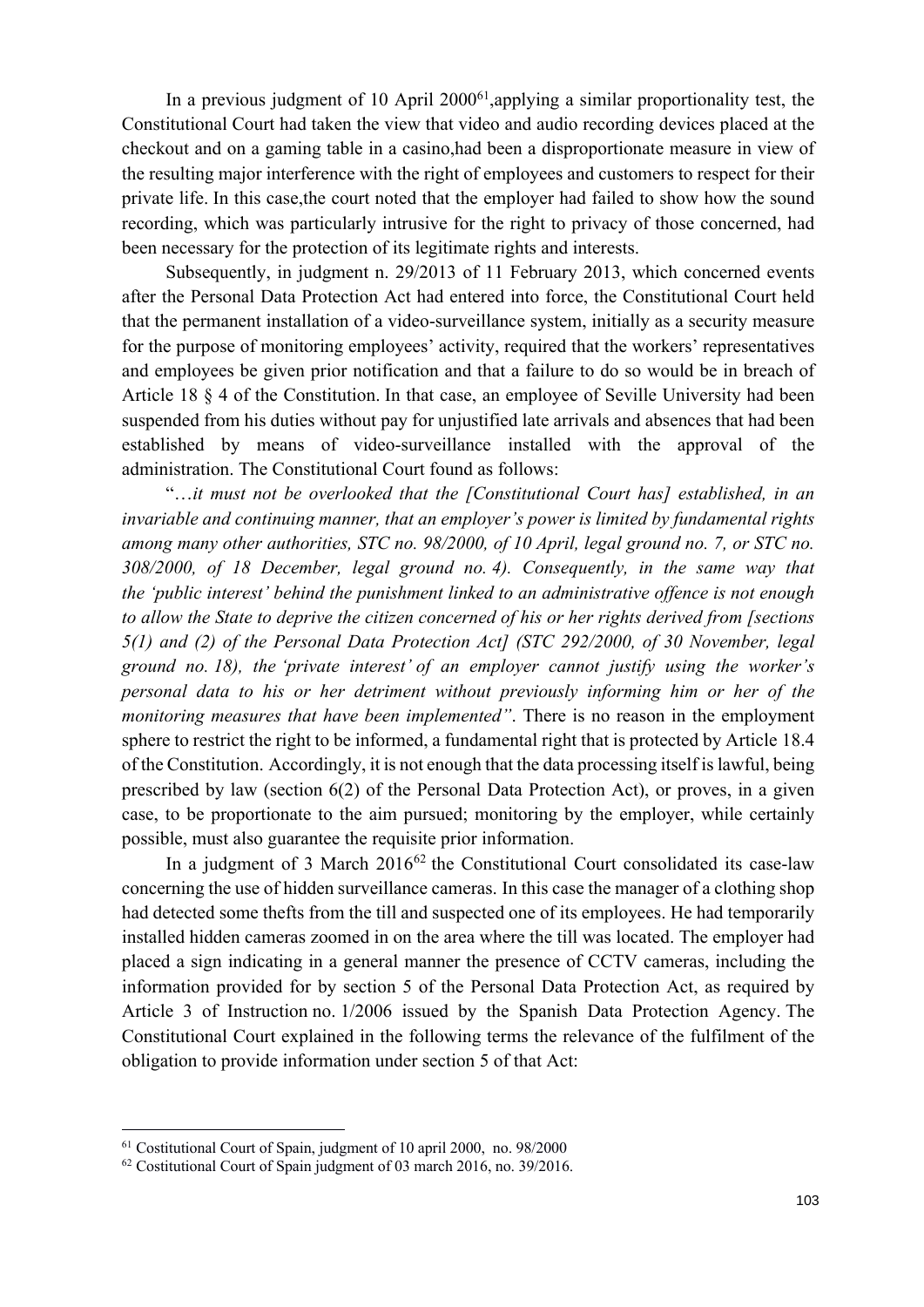"*as has been emphasized, even though the express consent of the employee is not required to implement a monitoring measure which involves the processing of [personal data], the obligation to provide information under section 5 of the Personal Data Protection Act remains. Without prejudice to any legal sanctions which may be entailed by an employer's failure to comply with the obligation, for it to constitute a violation of Article 18.4 of the Constitution it is necessary to ascertain whether the proportionality principle has been upheld. The right to data protection should be weighed in the balance against any limitations that may be justified by the employee's work obligations and the corresponding power of monitoring and supervision granted to the employer by Article 20.3 of the Labour Regulations, in relation to Articles 33 and 38 of the Constitution. The assessment of the constitutional relevance of a total or partial lack of information in cases of video-surveillance in the workplace requires the balancing in each case of the competing constitutional rights and values: on the one hand the employees' right to the protection of personal data and, on the other, the employer's management power, which, essential as it is to the proper running of a productive organization, reflects the constitutional rights recognized in Articles 33 and 38 of the Constitution and ... is enshrined in Article 20.3 of the Labour Regulations, which expressly empower the employer to adopt monitoring and supervision measures in order to verify that the workers comply with their employment duties ... This general monitoring power provided for by law legitimize the supervision carried out by the employer of the employees' performance of their professional tasks (see ... the judgment of the European Court of Human Rights Bărbulescu v. Romania of 6 [sic] January 2016), without prejudging the particular circumstances of each case, which will determine whether or not the monitoring implemented by the employer has entailed a violation of the fundamental right at stake".*

In that case the Constitutional Court found that there had been no violation of Article 18 § 4 of the Constitution, in particular on the ground that the employer had placed a board indicating that video-surveillance was in place, in accordance with the regulations. It considered that the board contained sufficient information as to the existence of monitoring and the purpose of the data processing. After examining the proportionality of the interference with the employee's private life, using the criteria laid down in the case-law, it further found that there had not been any breach of the right to personal privacy protected by Article 18 § 1 of the Constitution.

The case was referred to the European Court of human right.

## **6.1 The decision of the Grand Chamber of European Court of human Right**

Under Article 8 "*right to respect for private life*" and Article 6 § 1 "*right to a fair trial*" of the ECHR, the applicants complained about the covert video-surveillance and the courts' use of the data obtained to find that their dismissals had been fair. In particular, the three applicants who signed settlement agreements also argued that the agreements had been forced upon them due to the video material and should not have been used as evidence during the dismissal procedure.

According to the Chamber: "*while the video-surveillance had been set up on account of legitimate suspicions of theft, it had been broad in scope – not being limited in time, affecting all the employees working at the tills and covering all working hours – and had breached the obligation under domestic law to give prior information, to those persons who were concerned*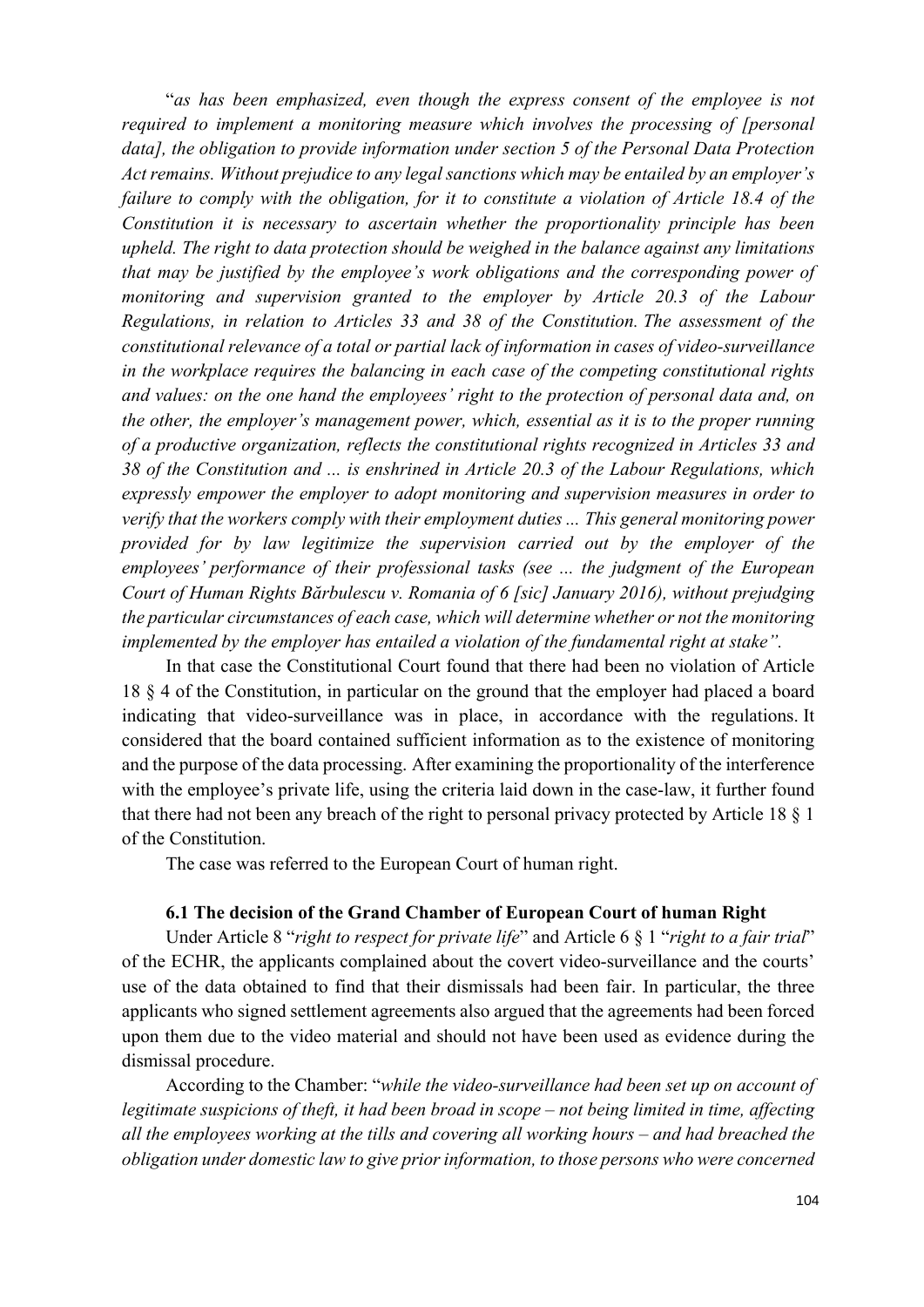*by the collection and processing of their personal data, of the existence, purpose and implementation of the measures*".

For this reason, the case was referred to the Grand Chamber on 28 May 2018.

The Grand Chamber disagreed with its junior and allowed the appeal by a majority ruling. It held that the employer's failure to inform the workers that they were being covertly monitored did not infringe their right to privacy. In reaching its conclusion that the surveillance was proportionate, the Grand Chamber evaluated a number of factors.

It was significant that duration of surveillance had lasted for a short period of time. As the filming had been limited to only ten days, the intrusion it presented was minimal.

The court also examined how levels of privacy could differentiate depending on location. Here, as the employees worked on a supermarket floor which was accessible to the public, a lower standard of privacy should be expected, as opposed to private spaces such as toilets or changing rooms, where video surveillance should be entirely prohibited.

The scale of misconduct involved could potentially justify the installation of hidden CCTV. Here, due to the extent of the losses incurred sometimes up to  $\epsilon$ 20,000 per month and the fact that the employer had reasonable cause to suspect the employees were guilty of theft, surveillance had not exceeded what was necessary. The court also gave weight to the fact that only a limited number of people had viewed the footage. In particular, the employer had attempted to prevent the recordings being accessed and circulated throughout the organisation.

The three dissenting judges disagreed with these findings, contending that its colleagues had failed to strike a balance between the employer's and the employees' respective rights. The minority also voiced concern in regards to technological advances, stating that such developments pose additional challenges when protecting Article 8 rights and advocated the need an enhanced protection of privacy in our modern day world<sup>63</sup>.

Later, the Court ruled on the applicability of Article  $8^{64}$ . The applicants argued that their employer's decision to dismiss them had been based on recordings obtained by means of video-surveillance in their workplace, in breach of their right to respect for their private life, and that, by refusing to declare their dismissal null and void, the domestic courts had failed in their duty to protect that right. They relied on Article 8 of the Convention. To that end, it reviewed the concept of 'private life', as defined by the Court's case law, and acknowledged ones reasonable expectation not to be recorded in his private social life.

In order to invoke Article 8, an applicant must show that his or her complaint falls within at least one of the four interests identified in the Article, namely: private life, family life, home and correspondence. Some matters, of course, span more than one interest. First, the Court

<sup>63</sup> J. SHELSTON, *Employer's secret recording of employees did not breach privacy rights*, in *Brabners Foundation*. <sup>64</sup> ARTICOLO 8 – Right to respect for private and family life "1. Everyone has the right to respect for his private and family life, his home and his correspondence. 2. There shall be no interference by a public authority with the exercise of this right except such as is in accordance with the law and is necessary in a democratic society in the interests of national security, public safety or the economic well-being of the country, for the prevention of disorder or crime, for the protection of health or morals, or for the protection of the rights and freedoms of others." Diritto al rispetto della vita privata e familiare. "1. Ogni persona ha diritto al rispetto della sua vita privata e familiare, del suo domicilio e della sua corrispondenza. 2. Non può esservi ingerenza di una autorità pubblica nell'esercizio di tale diritto a meno che tale ingerenza sia prevista dalla legge e costituisca una misura che, in una società democratica, è necessaria per la sicurezza nazionale, per la pubblica sicurezza, per il benessere economico del paese, per la difesa dell'ordine e per la prevenzione dei reati, per la protezione della salute o della morale, o per la protezione dei diritti e delle libertà altrui".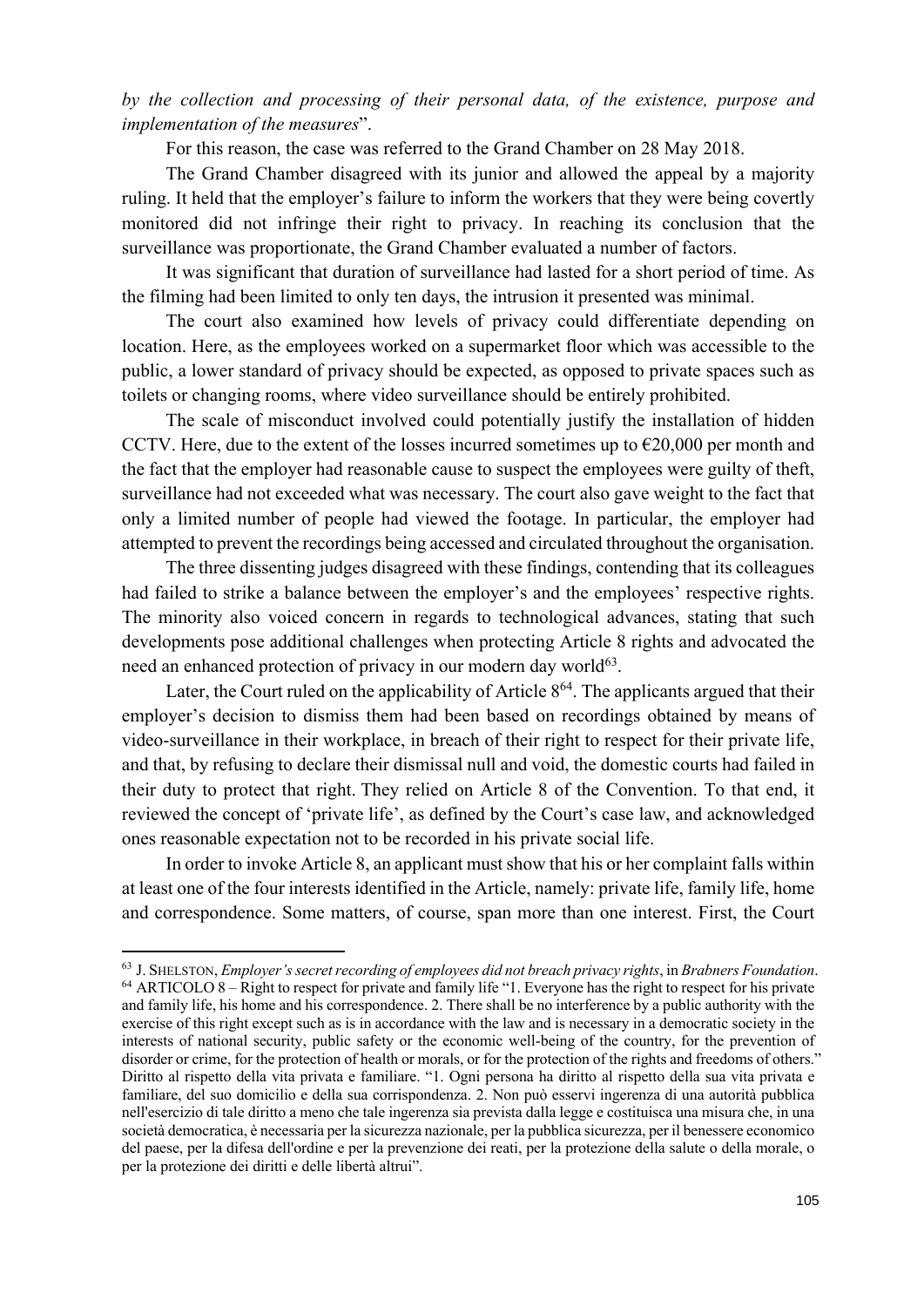determines whether the applicant's claim falls within the scope of Article 8. Next, the Court examines whether there has been an interference with that right or whether the State's positive obligations to protect the right have been engaged. Conditions upon which a State may interfere with the enjoyment of a protected right are set out in paragraph 2 of Article 8, namely in the interests of national security, public safety or the economic well-being of the country, for the prevention of disorder or crime, for the protection of health or morals, or for the protection of the rights and freedoms of others. Limitations are allowed if they are "in accordance with the law" or "prescribed by law" and are "necessary in a democratic society" for the protection of one of the objectives set out above. In the assessment of the test of necessity in a democratic society, the Court often needs to balance the applicant's interests protected by Article 8 and a third party's interests protected by other provisions of the Convention and its Protocols.

The primary purpose of Article 8 is to protect against arbitrary interferences with private and family life, home, and correspondence by a public authority<sup>65</sup>. This obligation is of the classic negative kind, described by the Court as the essential object of Article  $8^{66}$ . However, member States also have positive obligations to ensure that Article 8 rights are respected even as between private parties<sup>67</sup>. In particular, although the object of Article 8 is essentially that of protecting the individual against arbitrary interference by the public authorities, it does not merely compel the State to abstain from such interference: in addition to this primarily negative undertaking, there may be positive obligations inherent in an effective respect for private life<sup>68</sup>. These obligations may involve the adoption of measures designed to secure respect for private life even in the sphere of the relations of individuals between themselves<sup>69</sup>.

As pointed out, this expectation might be higher in relation to certain areas of the supermarket, such as toilets and private rooms, yet still exists in open public spaces, such as the entrance/exit or the area of the checkout counters. As video-surveillance was in place in the applicants' workplace for a period of ten days, the hidden cameras being directed towards the supermarket checkout area and its surroundings and potentially recording the employees during their whole workday, the Court concluded that the employer's measure interferes with Article 8.

In this context the Court first observed that the Spanish Government had argued that the State was not responsible in this case as the disputed acts had been carried out by a private company. However, the Court reiterated that countries had a positive obligation under the European Convention to take measures to ensure respect for private life and it therefore had to examine whether the State had struck a fair balance between the applicants' rights and the employer's. Under Spanish law individuals were to be clearly told about the storage and processing of personal data, but the applicants had had no such warning. The domestic courts

<sup>65</sup> European Court of Human Rights judgment of 22 february ,n. 588/2013, Libert v. France, para. 40-42.

<sup>66</sup> European Court of Human Rights judgment of 27 october 1994, n. 18535/1991, Kroon and Others v. the Netherlands, para. 31.

<sup>67</sup> European Court of Human Rights judgment of 5 september 2017, n. 61496/2008, Bărbulescu v. Romania [GC], para.108-111 as to the actions of a private employer

<sup>&</sup>lt;sup>68</sup> European Court of Human Rights judgment of 24 april 2018, n. 4587/2019, Lozovyye v. Russia, para.36.

 $^{69}$  See, for example, European Court of Human Right judgment of 10 april 2007, n. 6339/2005, Evans v. the United Kingdom [GC], para. 75, although the principle was first set out in , European Court of Human Right judgment of 13 june 1979, n. 6833/1974, Marckx v. Belgium.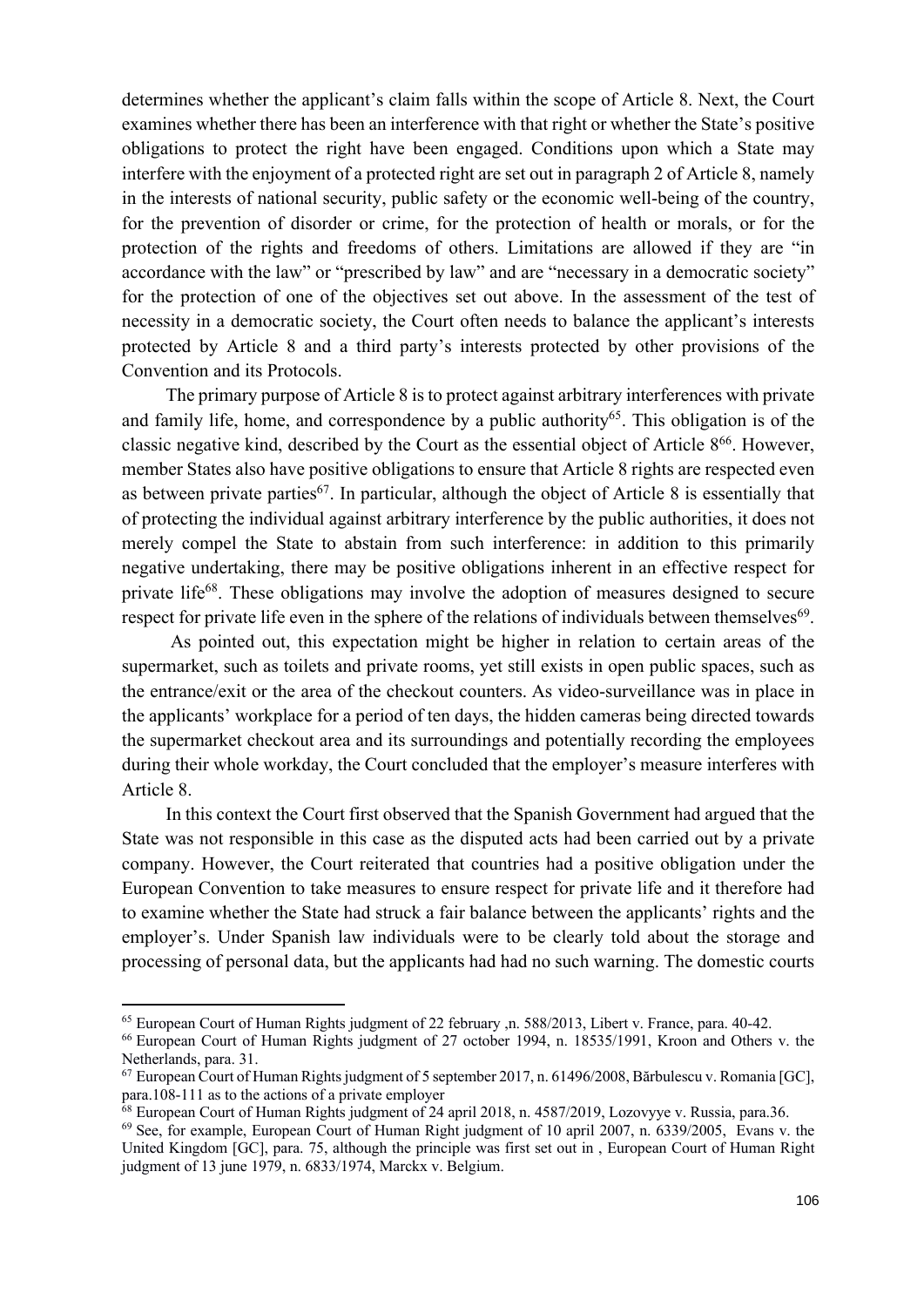had found that justifiable given the reasonable suspicions of theft and because there had been no other way to provide sufficient protection for the employer's rights and interfere less with those of the applicants. The Court observed that it had not found a violation in the case of Köpke v. Germany, which had also concerned covert video surveillance of an employee. However, in that case there had been no clear domestic law on the issue and the surveillance had been limited. The monitoring in this case had involved all employees over several weeks, during all working hours. The Court disagreed with the domestic courts about the proportionality of the measure. The surveillance had not complied with Spanish law, in particular when it came to notification, and the employer's rights could have been given at least some protection by other means. For instance, the 3 company could have provided the applicants with general information about the surveillance and given the notification required under the Personal Data Protection Act. The Court found that the domestic courts had failed to strike a fair balance between the rights involved and there had been a violation of Article 8 in respect of the applicants.

The Court examined whether the use of the video material obtained in violation of the European Convention, Article  $6^{70}$ , had made the domestic proceedings as a whole unfair. It noted that the applicants had been able to challenge the authenticity of the recordings in adversarial proceedings and that the films had not been the sole evidence for the courts' decisions, which had also been based on witness statements. The Court also saw no reason to

<sup>70</sup> ARTICLE 6. Right to a fair trial 1. "*In the determination of his civil rights and obligations or of any criminal charge against him, everyone is entitled to a fair and public hearing within a reasonable time by an independent and impartial tribunal established by law. Judgment shall be pronounced publicly but the press and public may be excluded from all or part of the trial in the interests of morals, public order or national security in a democratic society, where the interests of juveniles or the protection of the private life of the parties so require, or to the extent strictly necessary in the opinion of the court in special circumstances where publicity would prejudice the interests of justice. 2. Everyone charged with a criminal offence shall be presumed innocent until proved guilty according to law. 3. Everyone charged with a criminal offence has the following minimum rights: a) to be informed promptly, in a language which he understands and in detail, of the nature and cause of the accusation against him; (b) to have adequate time and facilities for the preparation of his defence; (c) to defend himself in person or through legal assistance of his own choosing or, if he has not sufficient means to pay for*  legal assistance, to be given it free when the interests of justice so require; (d) to examine or have examined *witnesses against him and to obtain the attendance and examination of witnesses on his behalf under the same conditions as witnesses against him; (e) to have the free assistance of an interpreter if he cannot understand or speak the language used in court*".

Diritto a un equo processo 1. "Ogni persona ha diritto a che la sua causa sia esaminata equamente, pubblicamente ed entro un termine ragionevole da un tribunale indipendente e imparziale, costituito per legge, il quale sia chiamato a pronunciarsi sulle controversie sui suoi diritti e doveri di carattere civile o sulla fondatezza di ogni accusa penale formulata nei suoi confronti. La sentenza deve essere resa pubblicamente, ma l'accesso alla sala d'udienza può essere vietato alla stampa e al pubblico durante tutto o parte del processo nell'interesse della morale, dell'ordine pubblico o della sicurezza nazionale in una società democratica, quando lo esigono gli interessi dei minori o la protezione della vita privata delle parti in causa, o, nella misura giudicata strettamente necessaria dal tribunale, quando in circostanze speciali la pubblicità possa portare pregiudizio agli interessi della giustizia. 2. Ogni persona accusata di un reato è presunta innocente fino a quando la sua colpevolezza non sia stata legalmente accertata. 3. In particolare, ogni accusato ha diritto di: (a) essere informato, nel più breve tempo possibile, in una lingua a lui comprensibile e in modo dettagliato, della natura e dei motivi dell'accusa formulata a suo carico; (b) disporre del tempo e delle facilitazioni necessarie a preparare la sua difesa; (c) difendersi personalmente o avere l'assistenza di un difensore di sua scelta e, se non ha i mezzi per retribuire un difensore, poter essere assistito gratuitamente da un avvocato d'ufficio, quando lo esigono gli interessi della giustizia; (d) esaminare o far esaminare i testimoni a carico e ottenere la convocazione e l'esame dei testimoni a discarico nelle stesse condizioni dei testimoni a carico; (e) farsi assistere gratuitamente da un interprete se non comprende o non parla la lingua usata in udienza".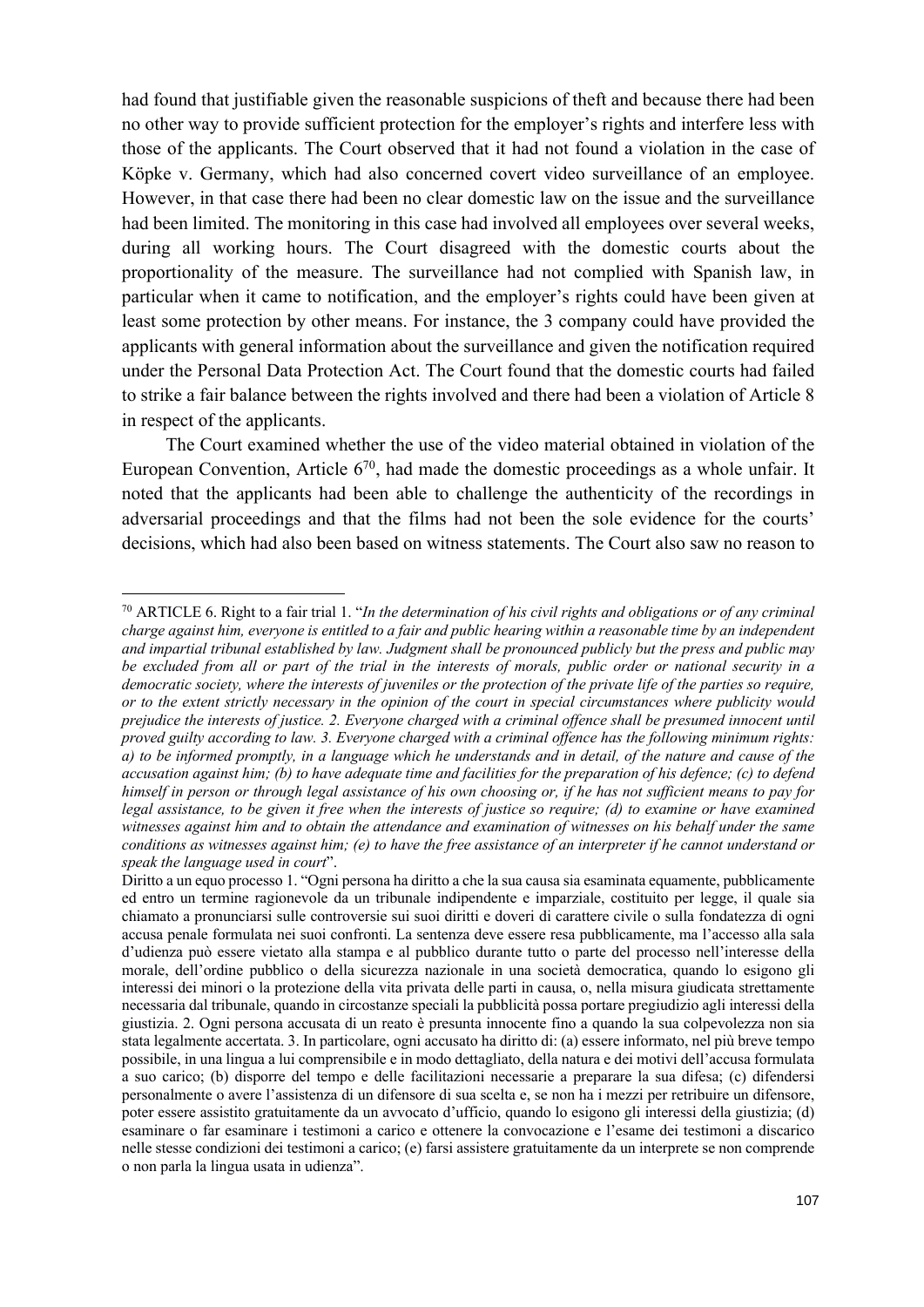challenge the domestic courts' findings that it had been possible to use the third, fourth and fifth applicants' settlement agreements as evidence, even if they had been obtained after the video recordings had been shown to them. The domestic courts had weighed up the validity of the documents and the applicants had had ample opportunity to object to them. Overall, it found no breach of the fair trial provision. It also rejected as manifestly ill-founded the first applicant's complaint about a lack of reasoning or consideration of specific circumstances by the courts. Additionally, it is underlined that the footage was not the only evidence for proving the thefts and its use did not undermine the fairness of the trial. As mentioned in the judgment, the applicants' statements, the testimony of the supermarket manager, the company's legal representative and the staff representative, and the expert's report comparing the images recorded by the video-surveillance and the till receipts were also taken into account. In assessing the settlement agreements signed between the employer and three of the applicants, the Court confirmed that no trace of intimidation or duress could be identified.

The Court found in particular that under Spanish data protection legislation the applicants should have been informed that they were under surveillance, but they had not been. The employer's rights could have been safeguarded by other means and it could have provided the applicants at the least with general information about the surveillance. The domestic courts had failed to strike a fair balance between the applicants' right to privacy and the employer's property rights. However, the Court found that the proceedings as whole had been fair because the video material was not the only evidence the domestic courts had relied on when upholding the dismissal decisions and the applicants had been able to challenge the recordings in court<sup>71</sup>.

The Chamber noted that "*while the video-surveillance had been set up on account of legitimate suspicions of theft, it had been broad in scope – not being limited in time, affecting all the employees working at the tills and covering all working hours – and had breached the obligation under domestic law to give prior information, to those persons who were concerned by the collection and processing of their personal data, of the existence, purpose and implementation of the measures. Having regard to those factors, the Chamber did not share the opinion of the domestic courts as to the proportionality of the video-surveillance measure taken by the employer. It was of the view, in particular, that the employer's rights could have been secured by informing the applicants, even in a general manner, of the installation of a video-surveillance system"*.

In this way, the Chamber found that the domestic courts had failed to strike a fair balance between the applicants' right to respect for their private life and the other interests at stake, and that there had thus been a violation of Article 8 of the Convention.

However, there were dissenting opinion of judges De Gaetano, Yudkivska and Grozev.

They showed that this case demonstrates the growing influence and control that technology has in our world, and more particularly, the collection and use of our personal data in our everyday activities. As a living instrument, the Convention, and therefore the Court, not only needs to recognise the influence of modern technologies, but also has to develop more adequate legal safeguards to secure respect for the private life of individuals.

<sup>71</sup> Press contacts echrpress@echr.coe.int.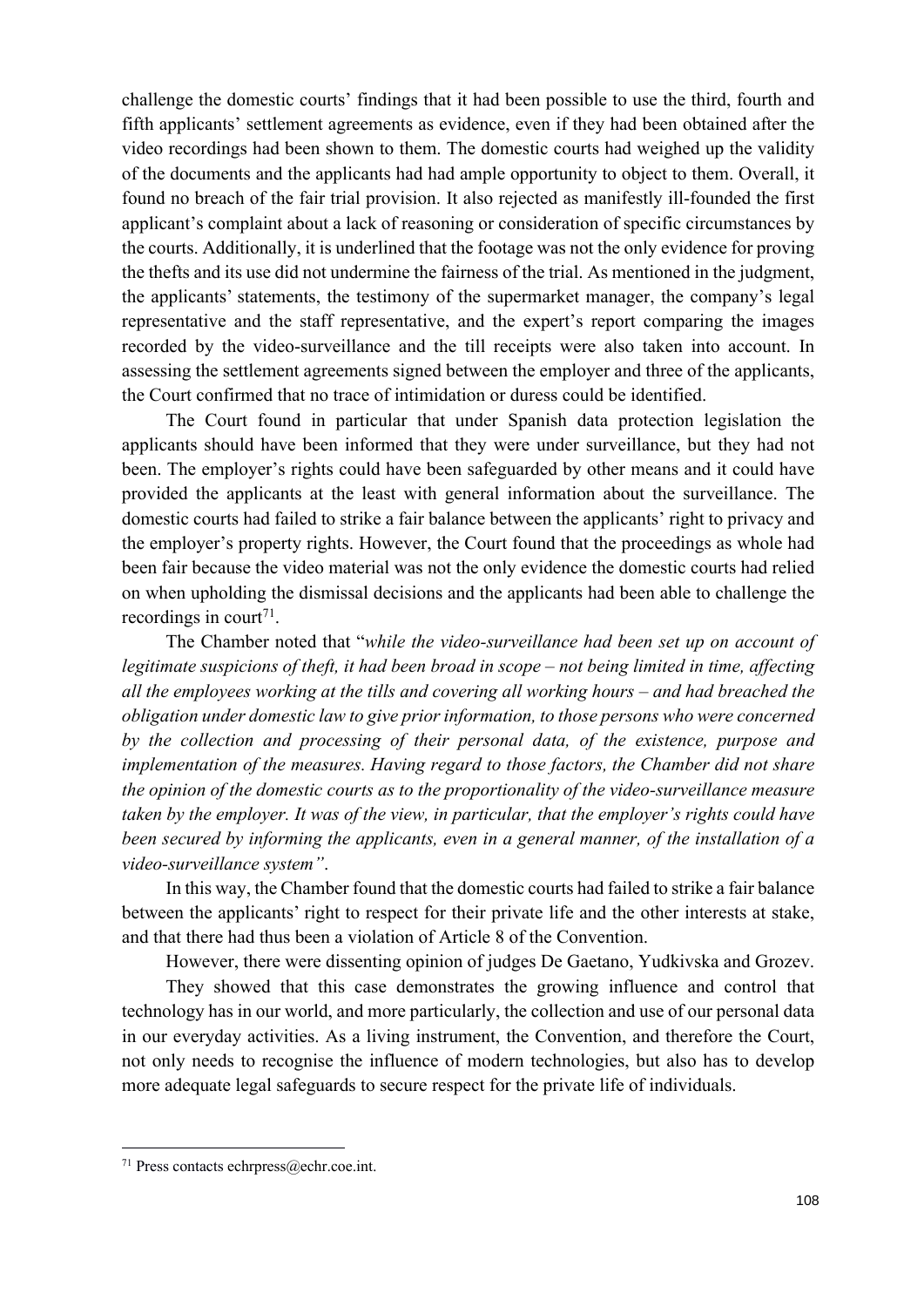In particular, new technologies have dramatically changed the ease with which videosurveillance can both be carried out and transmitted, thus multiplying significantly the potential infringement of privacy rights under Article 8 of the Convention. It is precisely for this reason that there is a need, at national level, for the legislative framework to be clear and foreseeable in relation to cases concerning electronic surveillance. This becomes crucial in cases such as the present one, where an employer uses covert video-surveillance in the workpalace. Therefore a clear and foreseeable legal framework, with appropriate and effective safeguards, becomes of paramount importance. Moreover, the legal framework is of particular importance in the context of employment relationships, where the employer has significant powers with regard to employees and any abuse of those powers should be avoided. Information on the implementation of surveillance measures is essential for the persons concerned to be able to assert the totality of the rights that they are guaranteed, such as the rights of access, of rectification.

The majority agree that Spanish law requires that *"it is necessary to inform the individuals concerned, clearly and prior to implementation, of the existence and conditions of such data collection"*, thus limiting the invasion of privacy and giving employees the opportunity to regulate their conduct. This requirement was clearly not met in the present case. However, the majority went on to hold that this was "*just one of the criteria to be taken into account in order to assess the proportionality of a measure*<sup>"72</sup>. The Employment Tribunal, when judging the proportionality of the measure, did not expressly address the applicants' argument that they had not been informed of the monitoring specifically and prior to its implementation, as required by domestic law.

They also find unsatisfactory the assessment made by the domestic courts when determining whether the covert video-surveillance had been necessary. The Tribunal confirmed that it was a necessary measure for the legitimate aim pursued, to discover who had committed thefts in the supermarket. However, the Tribunal failed to consider whether a less restrictive measure could have been used by the employer to pursue the same aim. This failure takes on particular importance in the light of the majority's finding that the question whether it would have been possible "*to set up a monitoring system based on less intrusive methods and measures*"73 is an important factor to be assessed in order to ensure the proportionality of covert video-surveillance measures in the workplace.

The employer had two legitimate aims: firstly, it wanted to stop further theft, for which purpose a warning about the installed video-surveillance system would have been sufficient. Secondly, it wanted to find out who was responsible for the losses it had sustained over the past months; here, prior notice of the visible and covert video-surveillance would not have proven useful. Nevertheless, since the theft committed was a criminal offence, the employer could have, and should have, gone to the police prior to taking such measures on its own initiative. The need to elucidate an offence does not justify private investigation, including in the form of covert video-surveillance, which amounts to an excessively intrusive measure and an abuse of power.

<sup>72</sup> European Court of Human Rights judgment of 17 october 2019, nos. *1874/13 and 8567/13*, Lopez - Ribalda and al. v. Spain, para. 131.

<sup>73</sup> European Court of Human Rights judgment of 17 october 2019, nos. *1874/13 and 8567/13*, Lopez – Ribalda and al. V. Spain, para. 116.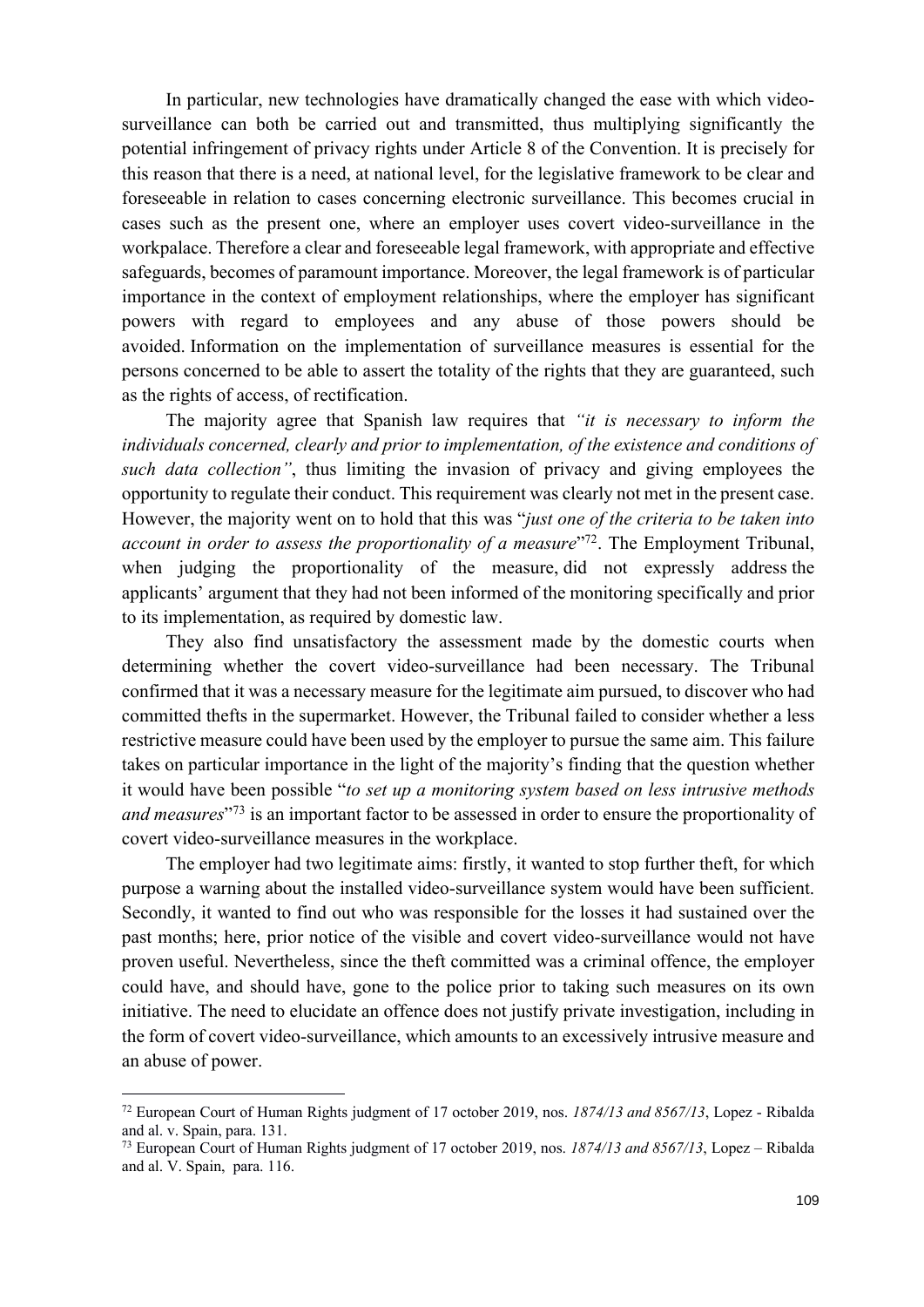For all these reasons, according to the view of above judge the Court had to confirm, extend, and transpose the *Bărbulescu*<sup>74</sup> principles, as set out in paragraph 121, in respect of covert video-surveillance cases such as the present one. It established an important principle regarding the extent of control that can be exercised by an employer upon its employees, as well as a multitude of factors that the national courts have to consider in order to strike a fair balance between the competing interests of the parties.

In addition to exclude violation of Article 8 of the Convention, the Court has decided to allow the unlimited use of covert video-surveillance in the workplace without affording sufficient legal safeguards to those whose personal data will be collected and used for purposes unknown to them. With the growing influence that technology has on our society, the dissenting judges said that ITC cannot afford to let individuals take justice into their own hands and allow the right to a private life under Article 8 of the Convention to remain insufficiently protected when faced with such new challenges.

In the age of digital surveillance, the modern technologies establish new relationships between employer and employee. At the same time, they undermine the privacy of individuals in spaces such as workplaces open to the public, where the protection threshold is already set low.

## **7. Conclusions**

Undoubtedly, technology developments and the advent of social networks have constantly renewed the world we live in. This has been definitely true for privacy. Nowadays, in fact, internet has undermined the monopoly on information and users, while longing for more privacy, feel the urge to share personal content and store data on the web, with the due risks. Indeed, details about our personality and private life are, more than before, no longer ours. Therefore, the recognition of a protection regarding the processing of personal data is fundamental, especially in employment relationships.

Many employers use cameras and video surveillance in the workplace, often to prevent theft or to monitor what employees are actually doing while on the clock. As long as the company has a legitimate need to film, the areas under surveillance are public, and employees know about the filming, these practices are likely to be upheld by a court. Because filming can implicate privacy rights, however, employers must be very careful not to cross the line.

In order for an employer to legally register employees at the workplace, there must be a legitimate business reason for the recording. Such purposes can include security reasons, time and motion studies, or other investigative processes. Camera recordings in areas where employees have a reasonable expectation of privacy, like locker rooms or bathrooms, is almost always prohibited.

If the recording is done by visible cameras, law seems to allow videotaping of individuals in the workplace, even without their consent or knowledge, as long as it is not done to commit a crime.

Otherwise, if the recording is done by hidden cameras, courts place a higher burden of proof for the employer to demonstrate that the surveillance is for a legitimate business reason.

<sup>74</sup> European Court of Human Rights judgment of 12 januray 2016, no. *61496/08* , Lopez - Ribalda and al. v. Spain, para. 131.